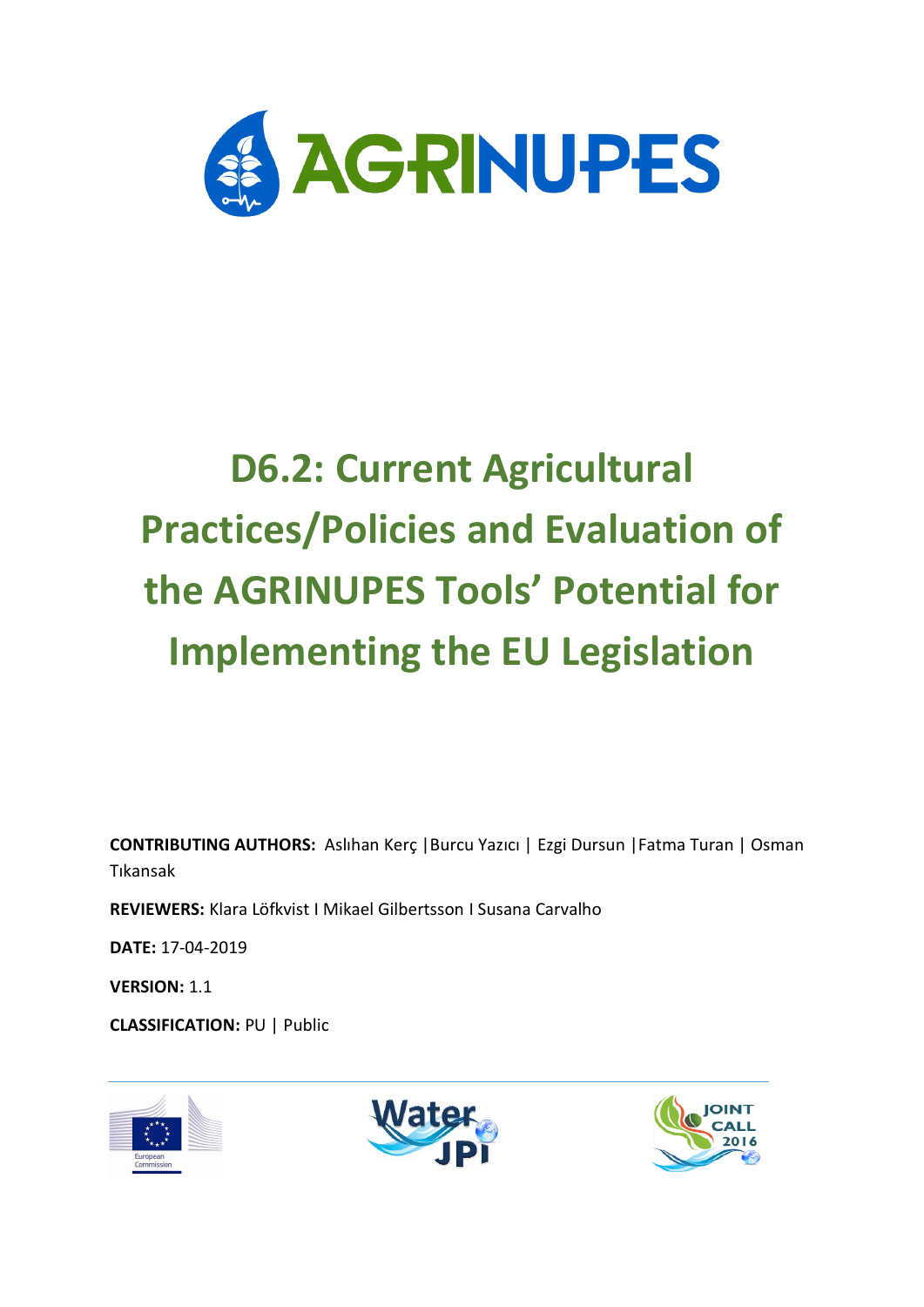#### **PROJECT ACRONYM:** AGRINUPES

**PROJECT TITLE:** Integrated monitoring and control of water, nutrients and plant protection products towards a sustainable agricultural sector

**EU FUNDING:** ERA-NET Cofund WaterWorks2015

#### **PROJECT COORDINATOR:**

Dr. José Boaventura-Cunha INESC TEC R. Dr. Roberto Frias, 4200-465 Porto, Portugal E-mail: [jose.boaventura@inesctec.pt](mailto:jose.boaventura@inesctec.pt)

**PROJECT WEBSITE:** <https://www.agrinupes.eu/>

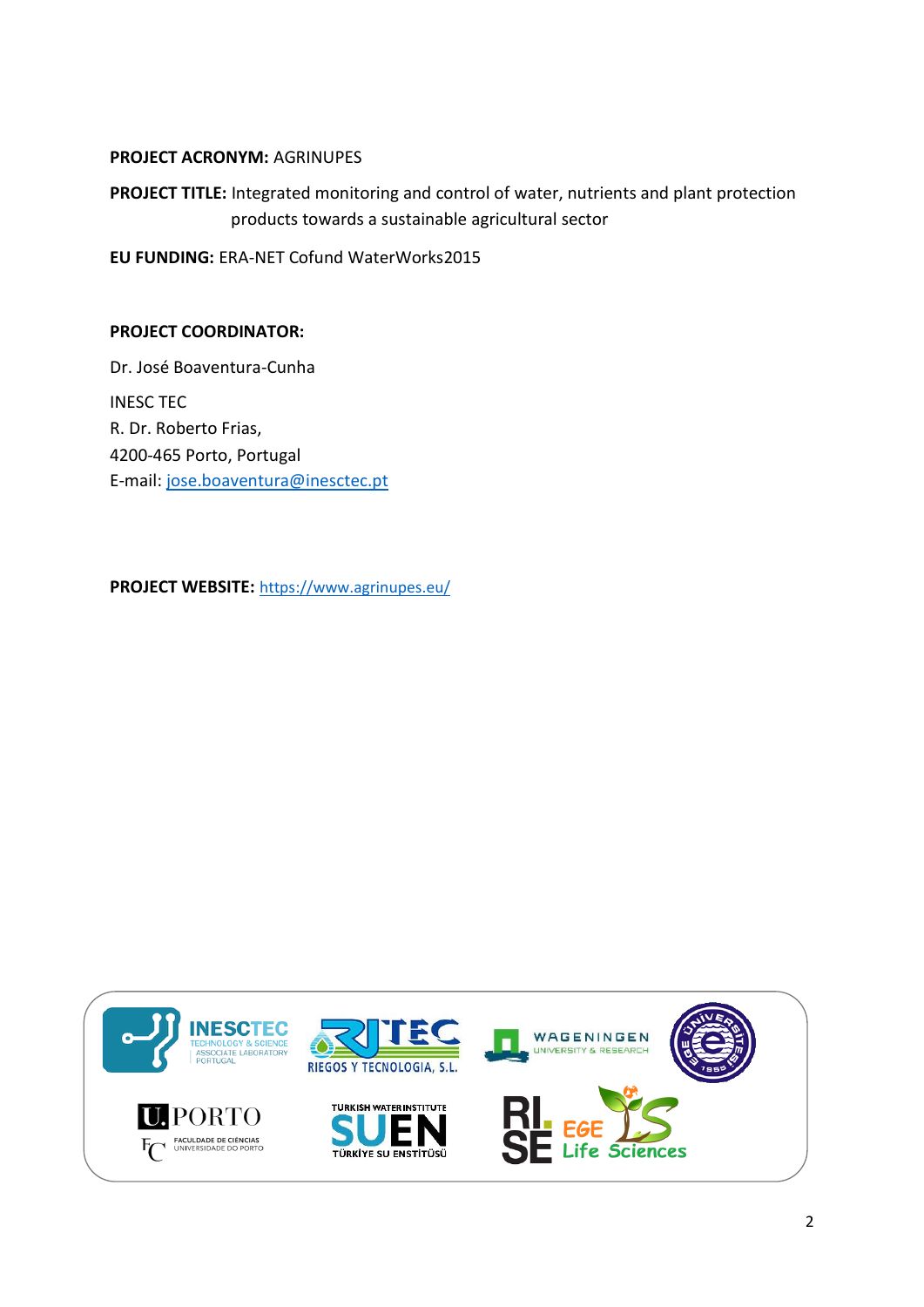# **Table of contents**

| 1. |                                                                                                  |
|----|--------------------------------------------------------------------------------------------------|
| 2. |                                                                                                  |
|    |                                                                                                  |
|    | 2.2. Water Legislations relevant to Agricultural Practices in European Union and Turkey10        |
|    |                                                                                                  |
|    | Directive 2006/118/EC of the European Parliament and of the Council of 12 December 2006 on       |
|    |                                                                                                  |
|    |                                                                                                  |
|    |                                                                                                  |
|    |                                                                                                  |
|    |                                                                                                  |
|    |                                                                                                  |
|    |                                                                                                  |
|    | 4. Common Agricultural Policy and Incentive Mechanisms: What Can AGRINUPES do to Increase        |
|    |                                                                                                  |
|    |                                                                                                  |
|    | 4.2. The Process of Integration of Environmental Concerns into the Common Agricultural Policy.22 |
|    |                                                                                                  |
|    |                                                                                                  |
|    |                                                                                                  |
|    |                                                                                                  |
|    | 4.5. Greening of Direct Payments: How AGRINUPES Tools Can Contribute? 29                         |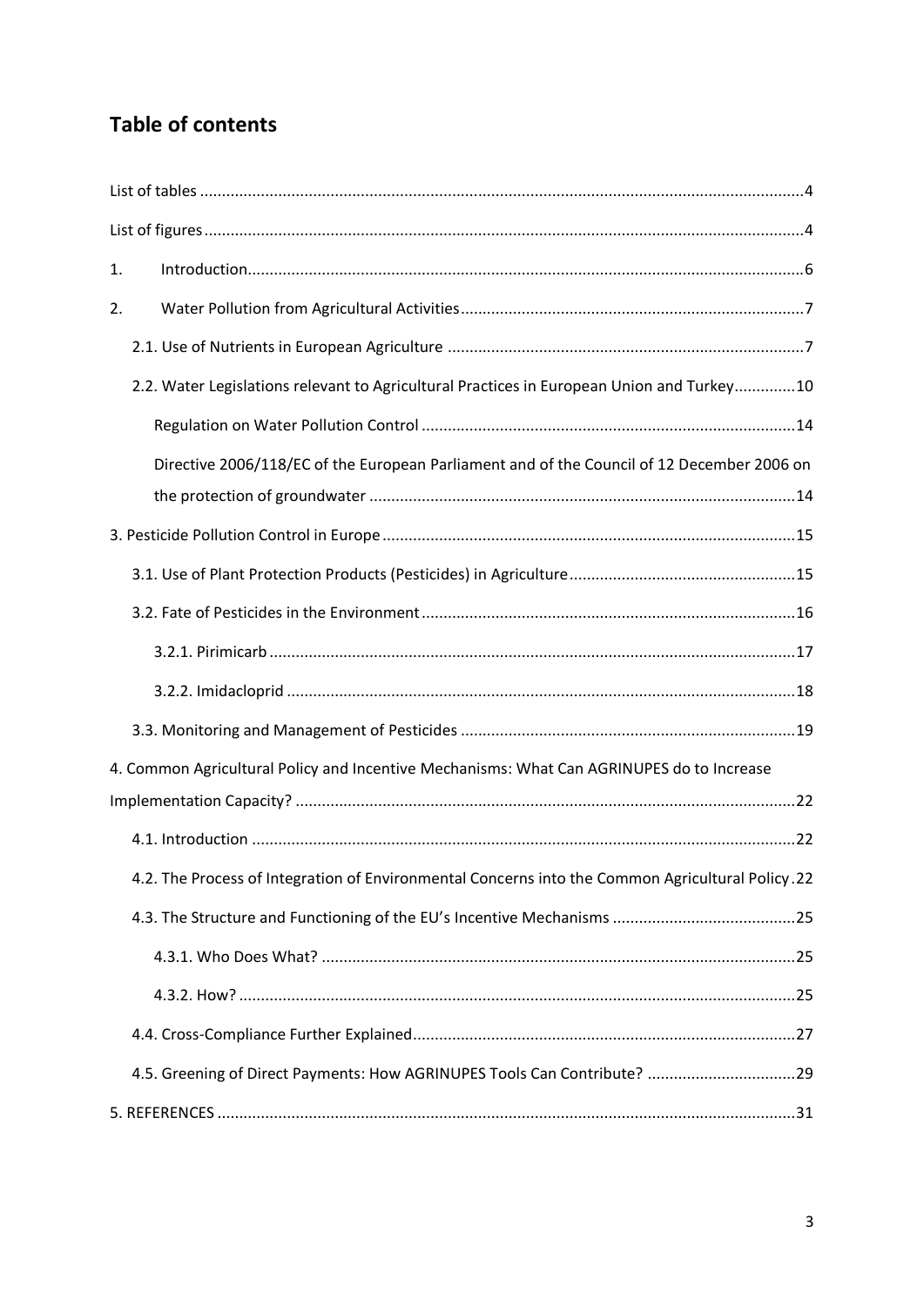# <span id="page-3-0"></span>**List of tables**

| Table 1. Nitrogen and Phosphorus Fertilised Utilised Agricultural Area (Kg N+P/ha) (Eurostat 2015)  8 |  |
|-------------------------------------------------------------------------------------------------------|--|
|                                                                                                       |  |
|                                                                                                       |  |
|                                                                                                       |  |
|                                                                                                       |  |
|                                                                                                       |  |
|                                                                                                       |  |
|                                                                                                       |  |
|                                                                                                       |  |
| Table 11. EU Regulations Related to Greening of CAP (European Commission, 2019 ((f)) 30               |  |

# <span id="page-3-1"></span>**List of figures**

| Figure 4. The EU Support to Farmers in 2018 (European Commission 2019 (g))26 |  |
|------------------------------------------------------------------------------|--|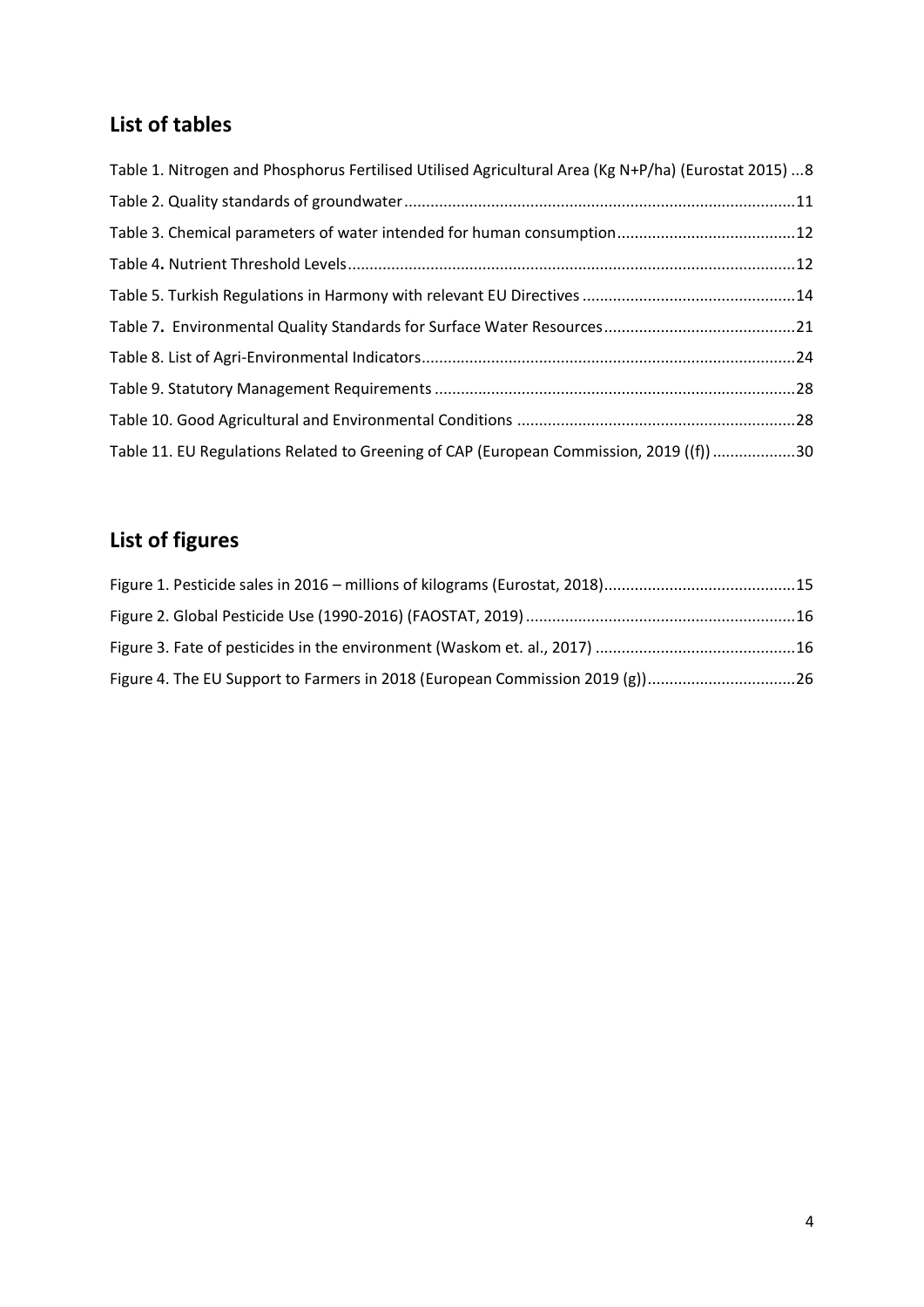# **Abbreviations**

| AEIs        | : Agri-Environment Indicators                              |
|-------------|------------------------------------------------------------|
| <b>BMPs</b> | : Best Management Practices                                |
| CAP         | : Common Agricultural Policy                               |
| EC          | : European Commission                                      |
| <b>EPPO</b> | : European and Mediterranean Plant Protection Organization |
| EQS         | : Environmental Quality Standard                           |
| EU          | : European Union                                           |
| FAS         | : Farm Advisory System                                     |
| <b>GAEC</b> | : Good Agricultural and Environmental Condition            |
| <b>IACS</b> | : Integrated Administration and Control System             |
| <b>IPM</b>  | : Integrated Pest Management                               |
| <b>MS</b>   | : Member State                                             |
| <b>NVZs</b> | : Nitrate Vulnerable Zones                                 |
| <b>RDP</b>  | : Rural Development Program                                |
| <b>SMR</b>  | : Statutory Management Requirement                         |
| <b>GES</b>  | : Good Environmental Status                                |
| N           | : Nitrogen                                                 |
| P           | : Phosphorus                                               |
| К           | : Potassium                                                |
| WB          | : World Bank                                               |
| <b>WFD</b>  | : Water Framework Directive                                |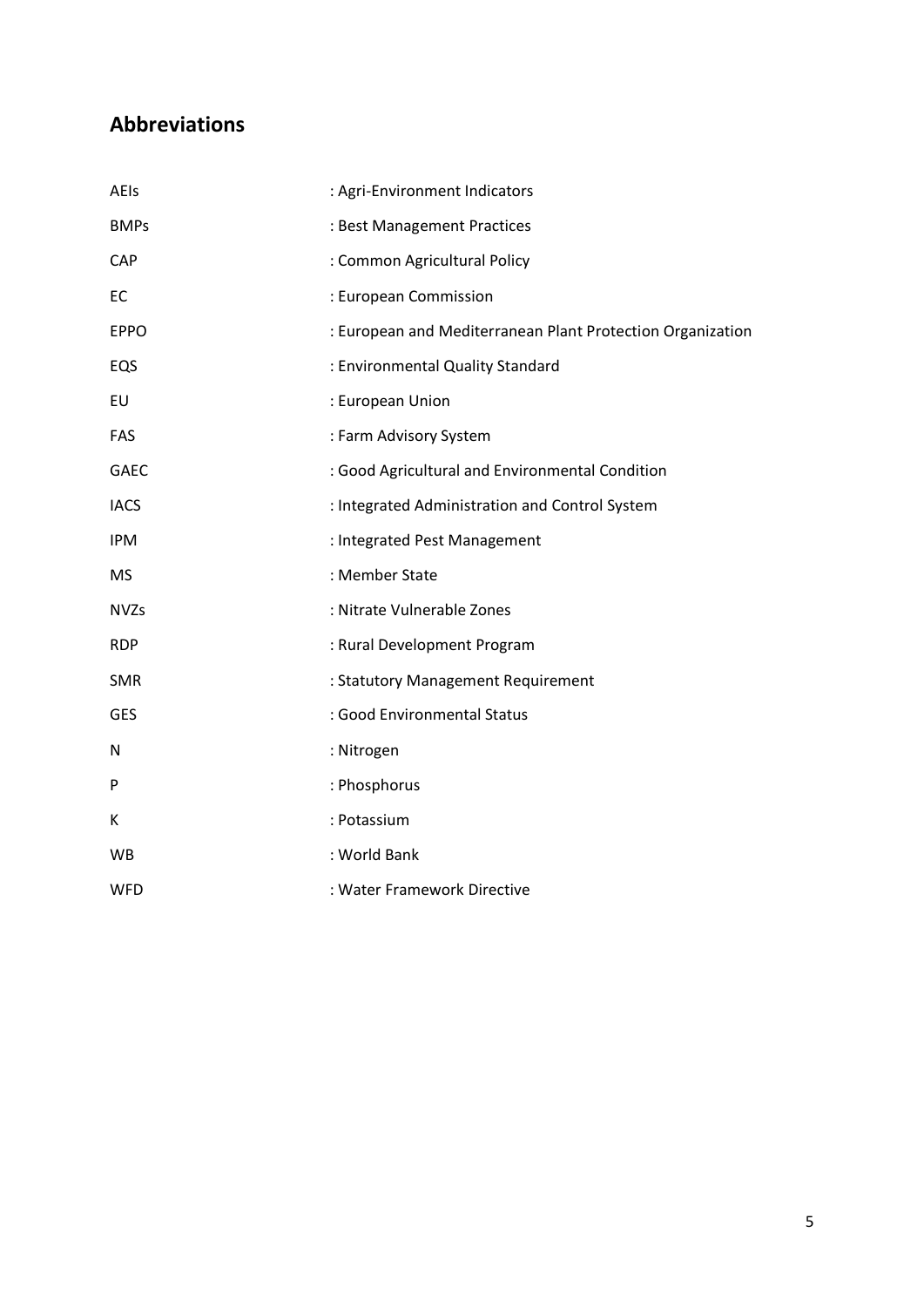### <span id="page-5-0"></span>**1. Introduction**

Consumption patterns are evolving as world population increases and lifestyles are changing. This change results in an increase in the demand and allocation of food, and this drives the transformation in agricultural systems. The global food demand is estimated to increase by 70% to 110% in 2050 (FAO and IWMI, 2018). Although there are several measures that can play role to cover the growing demand, such as cutting off food waste taking place on field and through distribution chains, as well as fair-allocation issues. The growing demand has been met by the expansion of agricultural lands and through the intensive use of inputs (pesticides and chemical fertilizers). Irrigation plays a vital role in improving productivity and rural livelihoods, yet this may also lead to discharge of excess nutrients, pesticides and other pollutants from agricultural areas to water bodies.

Agriculture is one key global polluter as large quantities of drainage water reaches water bodies with large impacts on aquatic ecosystems, human health and productive activities. Only 44% of the freshwater withdrawn is consumed (3 928 km<sup>3</sup>) every year due to evapotranspiration in irrigated agriculture. 56% of the remaining water is released into the environment as agricultural drainage ( $\approx$  1 260 km<sup>3</sup> ) (FAO and IWMI, 2018).

Nitrate from agriculture is the most common chemical contaminant in groundwater aquifers (WWAP, 2013). United Nations World Water Assessment Programme (WWAP) reported that 38% of water bodies are under significant pressure from agricultural pollution in the European Union (WWAP, 2015). The annual costs associated with deterioration of water quality and aquatic ecosystems as well as human health impacts are presumed to exceed billions of euros. A study revealed that the annual cost of pollution by nitrogen is in the range of €35–€230 billion per year in the EU (FAO and IWMI, 2018). Unfortunately, the processes linking agricultural activities to pollutant concentrations are still not clear. Thus, water quality monitoring and data on management practices are essential to understand the causes and effects of water pollution from agriculture and to identify and plan the right responses.

This report provides insight to current agricultural practices in the EU and Turkey. It investigates trends regarding use of nutrients and pesticides in agriculture, best management practices, and related policies including Common Agricultural Policy and incentive mechanisms. The aim of this report is to identify and understand the current practices and policies in order to suggest solutions to enhance the implementation capacity with the employment of NPK-sensors and biosensors.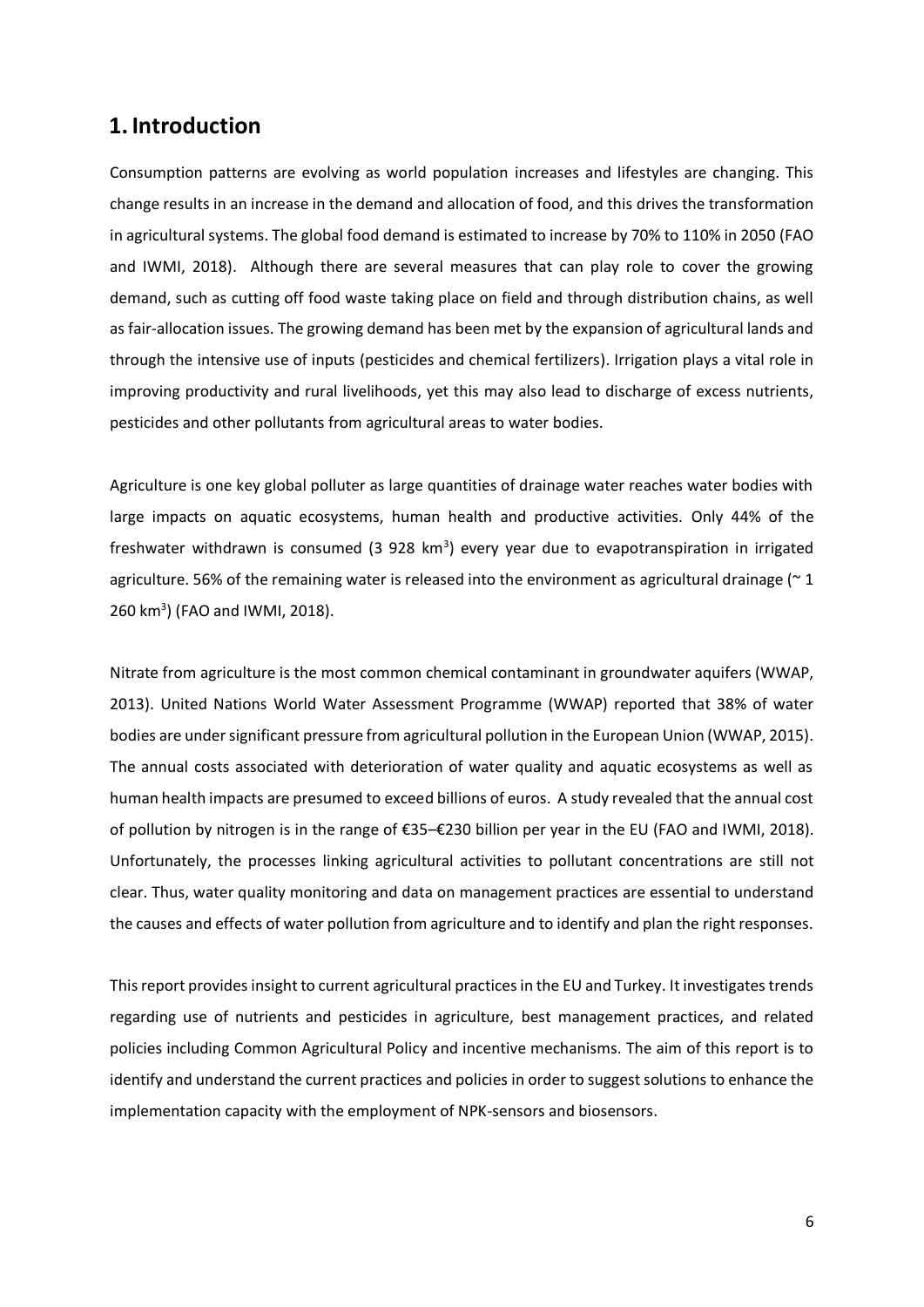# <span id="page-6-0"></span>**2.Water Pollution from Agricultural Activities**

Water pollution has become a major problem in both developed and developing countries that needs to be addressed across the world. It poses a threat to the economic development of countries, socioenvironmental sustainability and health of billions of people worldwide. Although, the main concerns with regards to this issue has been on water quantity, water-use efficiency, and allocation problems; water quality problems caused by poor management of wastewater and agricultural drainage in many countries should not be undervalued (FAO, 2018).

The most significant water pollution concerns related to agriculture are (FAO, 2010):

- eutrophication, hypoxia and algal blooms caused by excess nutrients that accumulate in surface and coastal waters;
- nitrate accumulation in groundwater;
- contamination of groundwater and surface water bodies by pesticides residues

Agriculture accounts for 70% of the world's water consumption. It is also known that agriculture plays a significant role in water pollution. Inefficient irrigation methods are the world's largest producer in volume of wastewater. Over 40 % of the total water abstraction in Europe is used for agriculture. Agriculture is the highest water user (more than two thirds of total abstraction) in southern Europe countries. On the other hand, less water is used in agriculture in the northern Europe countries where irrigation is less frequent but still responsible for more than 30% of water use in some areas (Sordo-Ward et al., 2019).

### <span id="page-6-1"></span>**2.1. Use of Nutrients in European Agriculture**

There has been a rapid increase in the use of fertilizers due to the intensive and expansive agricultural production in recent years. Fertilizers are used to enhance soil fertility leading to higher crop yield. There are many forms of agricultural fertilizers which include commercial nitrogen, phosphorus, and potassium, which are the three main macro nutrients. Nitrogen (N) is the main constituent of proteins and the fundamental element for the growth of plants. Indeed, vitality, growth, color, and yield of a plant are mainly conditioned by the nitrogen supply. Phosphorus (P) is vital for sufficient root development and drought resistance. Further, the ripening of seed and fruit necessitates adequate amounts of phosphorus. On the other hand, Potassium (K), which leads to more quality crops and helps them resist lodging, disease, and drought, is essential to the photosynthesis (YARA, 2017).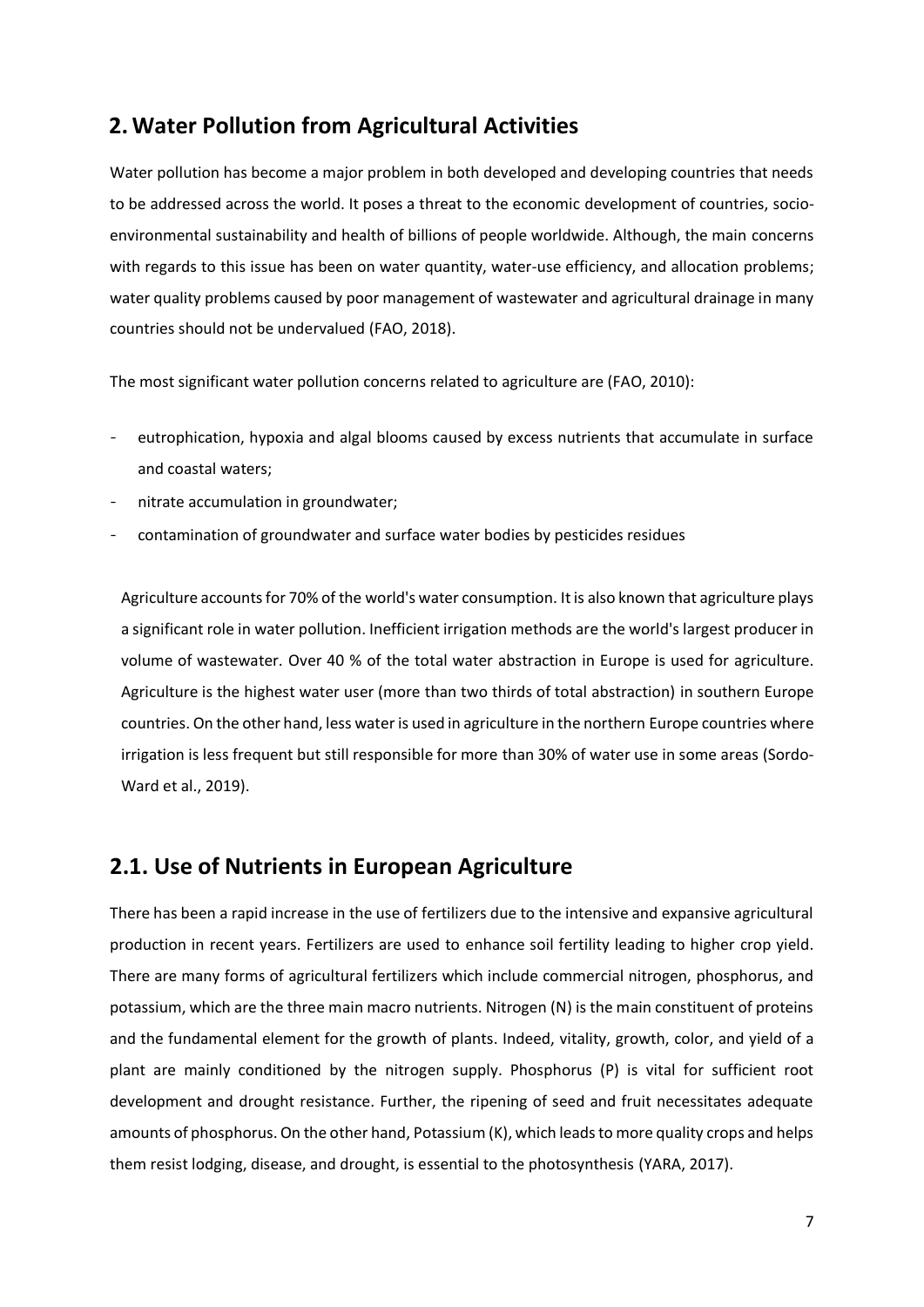<span id="page-7-0"></span>**Table 1.** Nitrogen and Phosphorus Fertilised Utilised Agricultural Area (Kg N+P/ha) (Eurostat 2015).

| 2006   | 2015   |
|--------|--------|
| 40.5   | 61.6   |
| 109.6  | 111.3  |
| 36.3   | 85.2   |
| 193.4  | 92.8   |
| 91.7   | 72.3   |
| 93.5   | 120.9  |
| 77.5   | 84.6   |
| 30.5   | 41.5   |
| 81.7   | 77.3   |
| 80.6   | 89.4   |
| 115.0  | 119.5  |
| 94.6   | 67.4   |
| 64.0   | 86.4   |
| 113.3  | 103.8  |
| 80.7   | 53.1   |
| 35.1   | 60.7   |
| 51.7   | 64.2   |
| 114.7  | 103.0  |
| 64.4   | 62.0   |
| 157.7  | 139.2  |
| 76.9   | 81.6   |
| 50.9   | 66.9   |
| 22.3   | 32.2   |
| 56.8   | 78.4   |
| 84.3   | 78.6   |
| 66.2   | 74.3   |
| 59.2   | 71.9   |
| 86.4   | 94.2   |
| 104.57 | 137.70 |
|        |        |

Netherlands with 139 kg/ha uses the highest amount of fertilizer per unit area (kilograms per hectare of arable land) among the EU member states. Estonia, on the other hand, is the country that consumes the least fertilizers with 41.5 kg/ha. In 2016, the amount of fertilizer used in Turkey per hectare area was 137.7 kg, which is just about the world average (Table 1).

A number of factors such as level and type of fertilization, the timing and method of fertilizer application, properties of soils (e.g. pH, structure and organic matter content), crop type, the method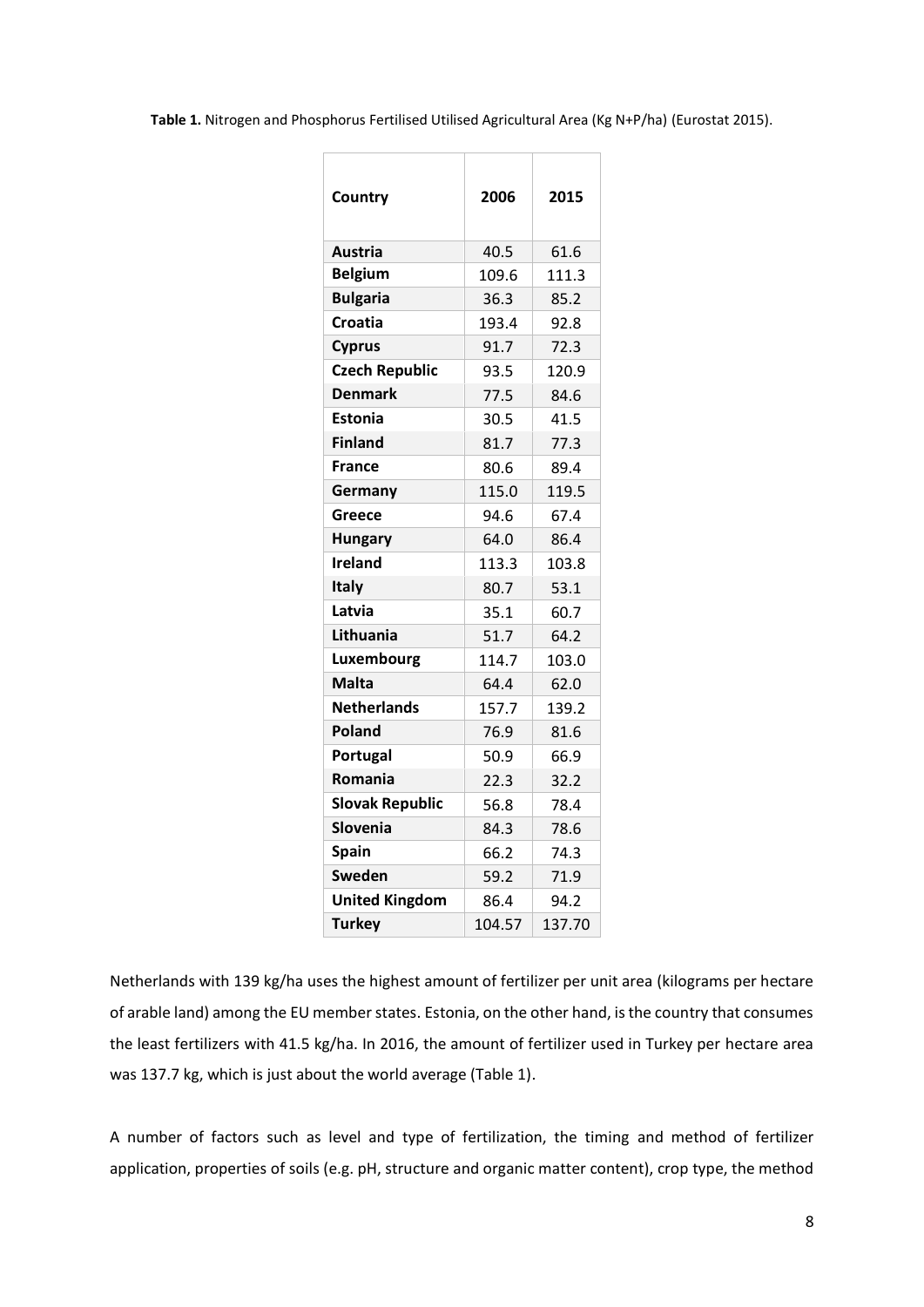of cultivation, agronomic practices all affect nutrient leaching. Also, the intensity and quantity of nitrogen leaching can be severely influenced by the weather conditions and the use of catchment areas (Lawniczak et al., 2016). Due to nitrogen especially, nitrate being highly soluble substance, this situation can cause pollution originated from fertilization with the effect of nitrogen quickly dissolved in water. On the other hand, phosphorus, although, is less mobile, it can reach surface water by erosion as it bounds to soil particles. . It is complicated to preserve the quality of water due to these various pathways. Moreover, the elimination of one source may lead to the aggravation of another. Reducing the level of fertilization or one of the elements, for example, may not lead to reduction in the leaching of nutrients because of the unfavorable ratio of nutrients already present in the soil. However, if the nutrient concentration of the soil is monitored regularly through sampling and fertilization is adjusted accordingly, positive results may be achieved in long term. Plants may not absorb adequate amounts of nitrogen even when the level of nitrogen is sufficient, due to inadequacy of phosphorus or potassium. Therefore, loss of nitrogen may occur due to low level of fertilization as a result of insufficiency of potassium and phosphorus. This may, in turn, produce water and soil pollution. Furthermore, potassium deficiency has the potential to affect two-thirds of the entire agricultural land worldwide (Lawniczak et al., 2016).

The question of how to manage nutrient for agricultural activities and the concept of Best Management Practices (BMPs) are tightly linked. BMPs can be defined as a practice or combination of practices that is the most effective, technologically, and economically feasible means of preventing or reducing the amount of pollution caused by nonpoint sources to a level that meets water quality goals (USEPA, 1980). In this regard, pollution-prevention farming methods categorized as BMPs are practical ways aiming to minimize risks to the environment without sacrificing economic productivity.

As a method of pollution-prevention, one of the most important elements is reducing use of potentially harmful substances such as fertilizers, manures and pesticides (Centner and Keeler, 1999). By this means, the environment is less likely to be affected by them. The nutrient management should start with identifying the type and amount of needed nutrient, so the over-use of nutrients can be prevented. Such thoughtful management is needed for ensuring ideal yield and economic benefit through resources optimization (Nutrient Management, 2019). BMPs are a significant tools for mitigating the impacts generated from agricultural activities and protecting water; however, they cannot be expected to solve all water quality problems.

There are also much needed regulations concerning water pollution control and water management to supplement BMPs, not only the state policies in which BMPs work together. The primary framework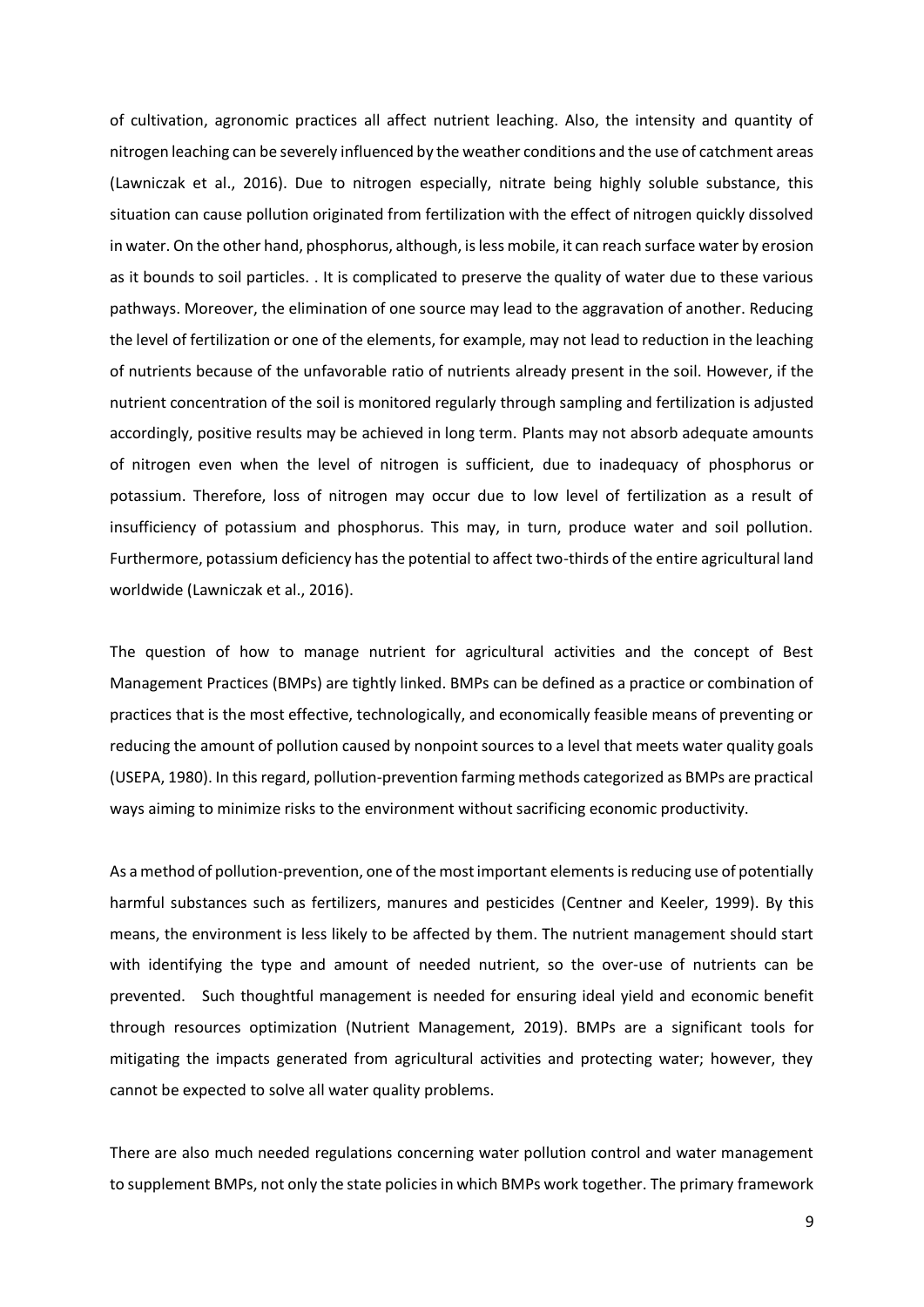legislation at EU level concerning the prevention of nutrient pollution is elaborated further through the following paragraphs.

# <span id="page-9-0"></span>**2.2. Water Legislations relevant to Agricultural Practices in European Union and Turkey**

Producing more food minimizing input use and environmental impact while maximizing the benefit is the basic principle of efficient agricultural water use. Current EU legislations on water are drafted with this spirit.

The main aim of EU water policy is "to ensure access to good quality water in sufficient quantity for all Europeans, and to ensure the good status of all water bodies across Europe" (EEA, 2017). The following lines compile the EU water legislations relevant to agricultural activity and explain their logic briefly.

#### **The EU Water Framework Directive (2000/60/EC)**

The Water Framework Directive (WFD) came into force on 22 December 2000. The aim of the Directive is to protect and restore water bodies in Europe. Water bodies all over Europe should have had a "good status" by 2015. An important step in the course of its implementation involved establishing river basin management plans. These efforts are based on a six year cycle of assessment for the years2015, 2021 or 2027.

WFD requires Member States to establish monitoring programs for the assessment of the status of surface water and of groundwater in order to provide a coherent and comprehensive overview of water status.

74% of the EU groundwater bodies by now have achieved good chemical status, while 89 % of the EU groundwater bodies achieved good quantitative status. The situation is less satisfactory for surface waters: only 38% of monitored surface waters are in good chemical status and around 40% holds good ecological status (EEA, 2018).

### **The Council Directive Concerning the Protection of Waters Against Pollution Caused By Nitrates From Agricultural Sources (91/676/EEC)**

The Nitrates Directive was adopted in 1991. The directive aims to prevent and reduce water pollution caused by nitrates from agricultural sources and to promote the use of good farming practices. All EU Member States are obliged to:

The designation of Nitrate Vulnerable Zones (NVZs)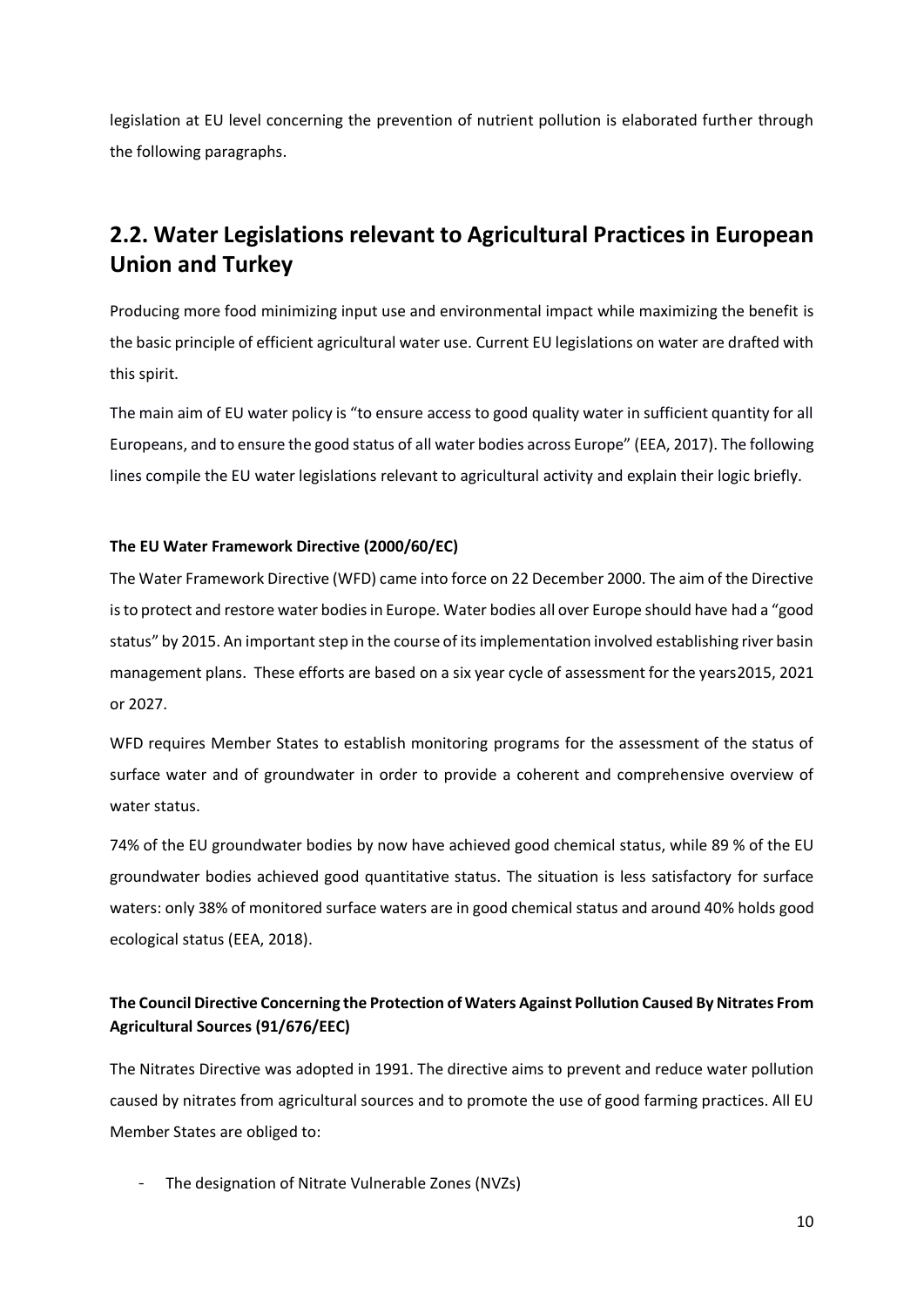- The identification of polluted waters or waters at risk of pollution
- The establishment of Codes of Good Agricultural Practice to be implemented by farmers on a voluntary basis.
- The establishment of action programs to be implemented by farmers within NVZs on a compulsory basis
- National monitoring and reporting

#### **The European Parliament and of The Council Directive on The Protection of Groundwater Against Pollution and Deterioration (2006/118/EC)**

The EU adopted in 2006 the [Groundwater Directive \(2006/118/EC\)](http://eur-lex.europa.eu/LexUriServ/LexUriServ.do?uri=CELEX:32006L0118:EN:NOT) which complements the WFD and sets groundwater quality standards in terms of nitrates and pesticides (Table 2). The Directive introduces measures to prevent or limit inputs of pollutants into groundwater. It establishes quality criteria that takes into account local characteristics and allows for further improvements to be made based on monitoring data and other relevant knowledge.

The EU Groundwater Directive sets out European-wide groundwater quality standards for the following substances and substance groups:

<span id="page-10-0"></span>

| Pollutant                                                | <b>Quality Standards</b>                                                                                            |
|----------------------------------------------------------|---------------------------------------------------------------------------------------------------------------------|
| <b>Nitrates</b>                                          | 50 mg/L                                                                                                             |
| Pesticides (= plant protection agents and bioc-<br>ides) | groundwater quality standard for individual<br>substance: 0.1µg/L, Total groundwater quality<br>standard: 0.5µg/L]. |

|  |  | Table 2. Quality standards of groundwater. |
|--|--|--------------------------------------------|
|--|--|--------------------------------------------|

(1) 'Pesticides' means plant protection products and biocidal products as defined in Article 2 of Directive 91/414/EEC and in Article 2 of Directive 98/8/EC, respectively.

(2) 'Total' means the sum of all individual pesticides detected and quantified in the monitoring procedure, including their relevant metabolites, degradation and reaction products.

#### **The Council Directive on the quality of water intended for human consumption (98/83/EC)**

Known as the Drinking Water Directive, it came into force on 3 November 1998. The Directive aims to protect human health from the adverse effects of any contamination of water intended for human consumption.

According to 98/83/EC, EU Member States shall set values applicable to water intended for human consumption for the parameters set out in Annex I. As stated in **Erro! Autorreferência de marcador inválida.**, limit values are given for nitrate and nitrite, as 50 mg/L and 0.50 mg/L, respectively.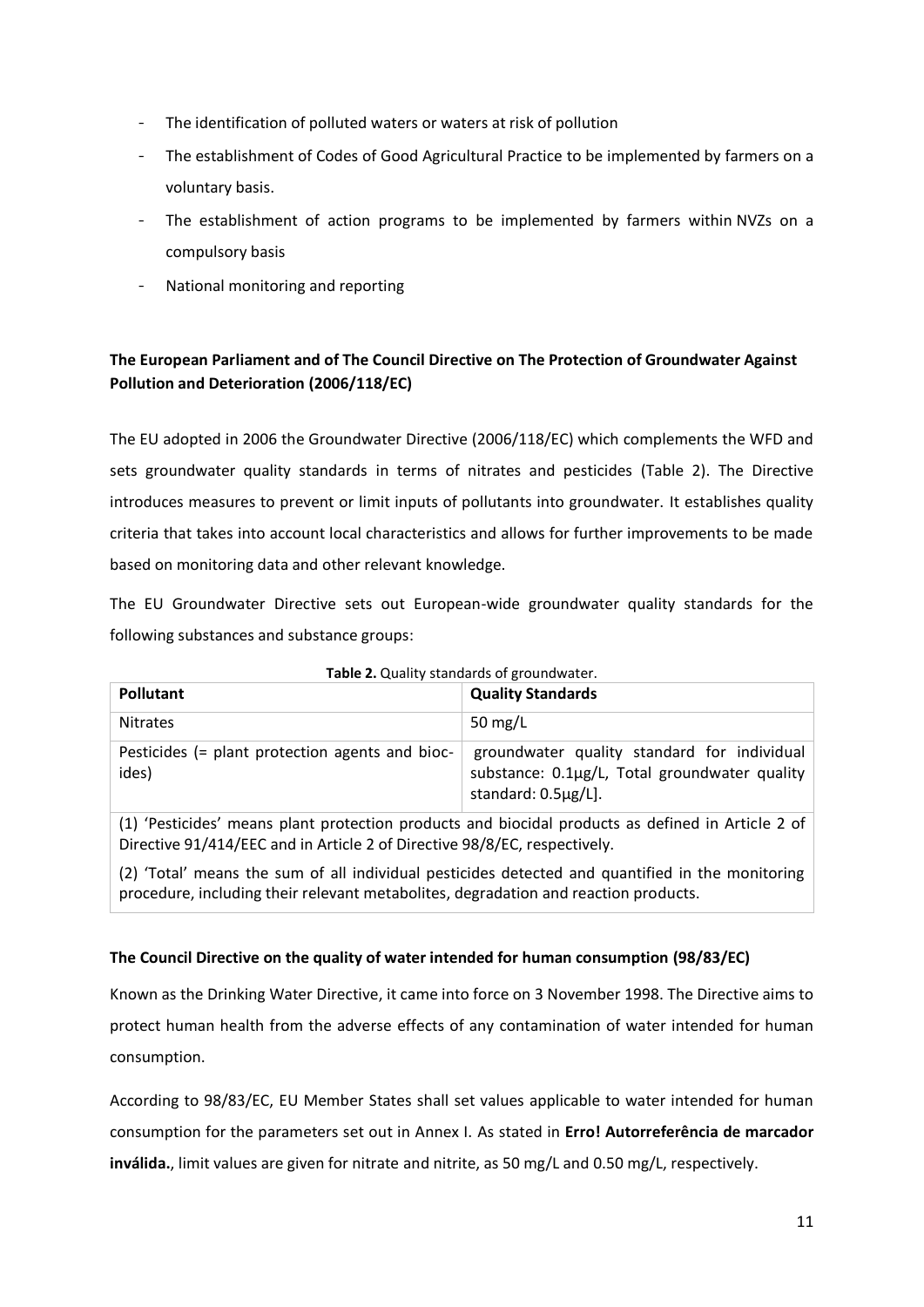| Parameter | <b>Parametric Value</b> | Unit |
|-----------|-------------------------|------|
| Nitrate   | 50                      | mg/L |
| Nitrite   | 0.50                    | mg/L |

**Table 3.** Chemical parameters of water intended for human consumption.

<span id="page-11-0"></span>Table 4 below shows the nitrate threshold levels applied in project partner countries for environmental quality standards. The EU Directives allow countries to define their own threshold values according to local conditions and needs. In Turkey's and Sweden's cases, countries choses to cluster quality thresholds according to purpose of water use. For instance, the water of very good quality level represents a high potential to be used for drinking, swimming and farming. As the level drops, it indicates that water is suitable merely for industrial use (cooling, process, etc.) and requires advanced treatment before to be used in other areas.

<span id="page-11-1"></span>

|                                  | <b>The Netherlands</b> | <b>Turkey</b>                                                                                                                                                                           | Portugal                                                                                                                                                                                                                                                                         | Sweden                                                                                                                                                                                                                         |
|----------------------------------|------------------------|-----------------------------------------------------------------------------------------------------------------------------------------------------------------------------------------|----------------------------------------------------------------------------------------------------------------------------------------------------------------------------------------------------------------------------------------------------------------------------------|--------------------------------------------------------------------------------------------------------------------------------------------------------------------------------------------------------------------------------|
| <b>Nitrates</b><br>(2006/118/EC) |                        | 50mg/L                                                                                                                                                                                  | 50mg/L                                                                                                                                                                                                                                                                           | 50mg/L                                                                                                                                                                                                                         |
| N (EU WFD)                       | $1-4$ mg/L             |                                                                                                                                                                                         |                                                                                                                                                                                                                                                                                  |                                                                                                                                                                                                                                |
| N (local water<br>authority)     | 1.8 mg/ $\mathsf{L}$   |                                                                                                                                                                                         |                                                                                                                                                                                                                                                                                  |                                                                                                                                                                                                                                |
| N (national)                     | 2.8 mg N/L             | <b>Total Nitrate</b><br>1st class (very<br>good):<br>$<$ 3,5 mg/L<br>2nd class (good):<br>11,5 mg/L<br>3rd class<br>(moderate):<br>$25 \text{ mg/L}$<br>4th class (poor):<br>$>25$ mg/L | Criteria for a<br>Good ecological<br>status of rivers <sup>2</sup><br>Nitrates 25 mg/L<br>Ammonia 1mg/L<br>Nitrates <sup>1</sup><br><b>VMR-25 mg/L</b><br>VMA - 50 mg/L<br>Kjedal Nitrogen <sup>1</sup> -<br>$1$ mg/L<br>Ammonia <sup>1</sup> (NH <sub>4</sub> )<br>$-0.05$ mg/L | Criterias for<br>diffrent levels<br>where the lowest<br>levels are:<br>$low:300\mu g/L$<br>moderate: 300-<br>$626 \text{ µg/L}$<br>high: 626-1250<br>$\mu$ g/L<br>very high: 1250-<br>5000 µg/L<br>extreme: >5000<br>$\mu$ g/L |
| P (local water<br>authority)     | $0.3$ mg/L             |                                                                                                                                                                                         |                                                                                                                                                                                                                                                                                  |                                                                                                                                                                                                                                |
| P (EU WFD)                       | $0.03 - 0.14$ mg/L     |                                                                                                                                                                                         |                                                                                                                                                                                                                                                                                  |                                                                                                                                                                                                                                |
| P (national)                     | $0.15$ mg P/L          | Total P mg/L<br>1st class (very<br>good): <0,08<br>2nd class (good):<br>0,23rd class<br>(moderate): 0,8<br>4th class (poor):<br>>0,8                                                    | Phosphates <sup>1</sup> 0.4<br>mg/L<br>Criteria for a<br>Good ecological<br>status of rivers <sup>2</sup><br>P total <= 0,10<br>mg/L                                                                                                                                             | No legislation but<br>criteras for<br>different surface<br>waters and their<br>status exist but<br>they are<br>individual for<br>every surface<br>water.                                                                       |

**Table 4.** Nutrient Threshold Levels.

<sup>1</sup>stands for Law by Decree 236/98, of 1 of August – on the quality of surface waters used to withdrawal water for human consumption; VMA – maximum acceptable levels; VMR- maximum recommended values. <sup>2</sup>stands for Criteria for the classification of surface water masses - Ministry of the Environment for the application of the WFD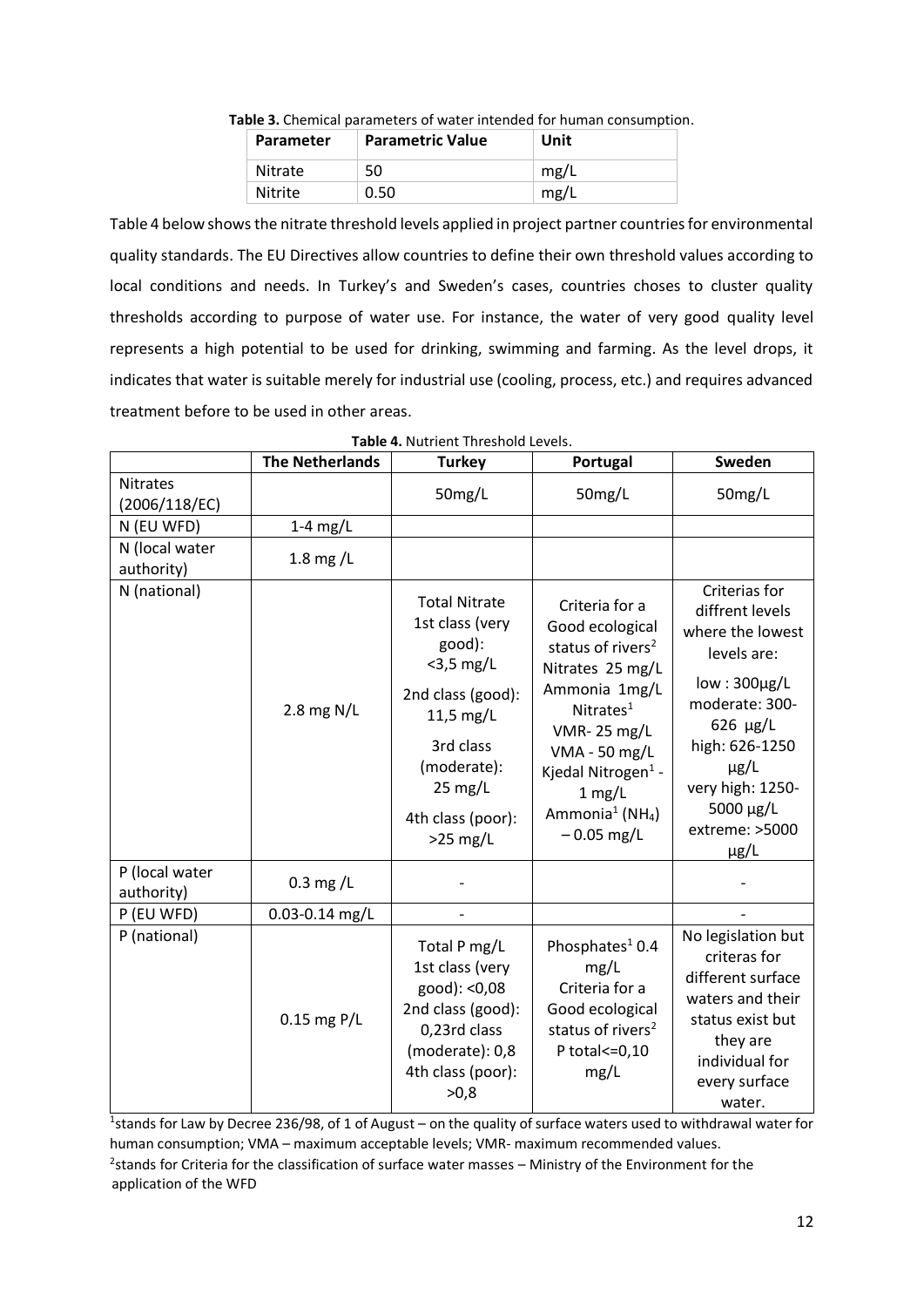All EU countries including Turkey have to adapt to the EU directives. Last decade, Turkey has issued several laws and Regulations to align with EU legislations. The main water legislations relevant to agricultural practices in Turkey are summarized below:

#### • **The Regulation on Water Pollution Control**

It came into effect in 2004. The Regulation aims at conserving the quality of water resources and water-dependent ecosystems, and protecting and improving water quality to meet human demands. It establishes discharge standards which define the maximum allowable discharge of pollutants into receiving natural and artificial water bodies.

#### • **The Regulation on Surface Water Quality Management**

The Regulation entered in force after being published in the Official Gazette No. 28483 dated on November 30, 2012. It was adopted to conform to the EU Water Framework Directive.

It was prepared with the objective to designate the procedures and principles on; determining and classifying biological, chemical, physicochemical an[d hydro-morphological](https://www.google.com/search?newwindow=1&q=hydromorphological&spell=1&sa=X&ved=0ahUKEwj2gtbB-LXhAhXDyKYKHVYBAkcQkeECCCooAA) qualities of surface waters, coastal waters and transitional waters, monitoring water quality and quantity, determining utilization purposes for these waters in accordance with sustainable development aims by considering the balance between utilization and protection, protecting these waters and taking measures to improve the quality of waters to a level of good water.

#### • **The Regulation on the Protection of Groundwater against Pollution and Deterioration**

The Regulation was first issued in 2012 (Official Gazette 28257, 07.04.2012) and revised in 2015 (Official Gazette 29363, 22.05.2015). It aims to preserve the status of groundwater that is classified as being of good status; and to protect and improve the status of the groundwater against pollution and deterioration.

#### • **The Regulation on the Protection of Waters from Agricultural Nitrate Pollution**

The Regulation was published in Official Gazette number 29779 on 23 July 2016, came into force on the same date. It aims to reduce nitrate and nitrate-based components originating from agricultural practices that pollute groundwater, surface water, and soil.

#### • **The Regulation on the Waters Intended for Human Consumption**

The Regulation was adopted on February 17, 2005. It aims to provide technical and hygienic conditions and quality standards of the water intended for human consumption establishing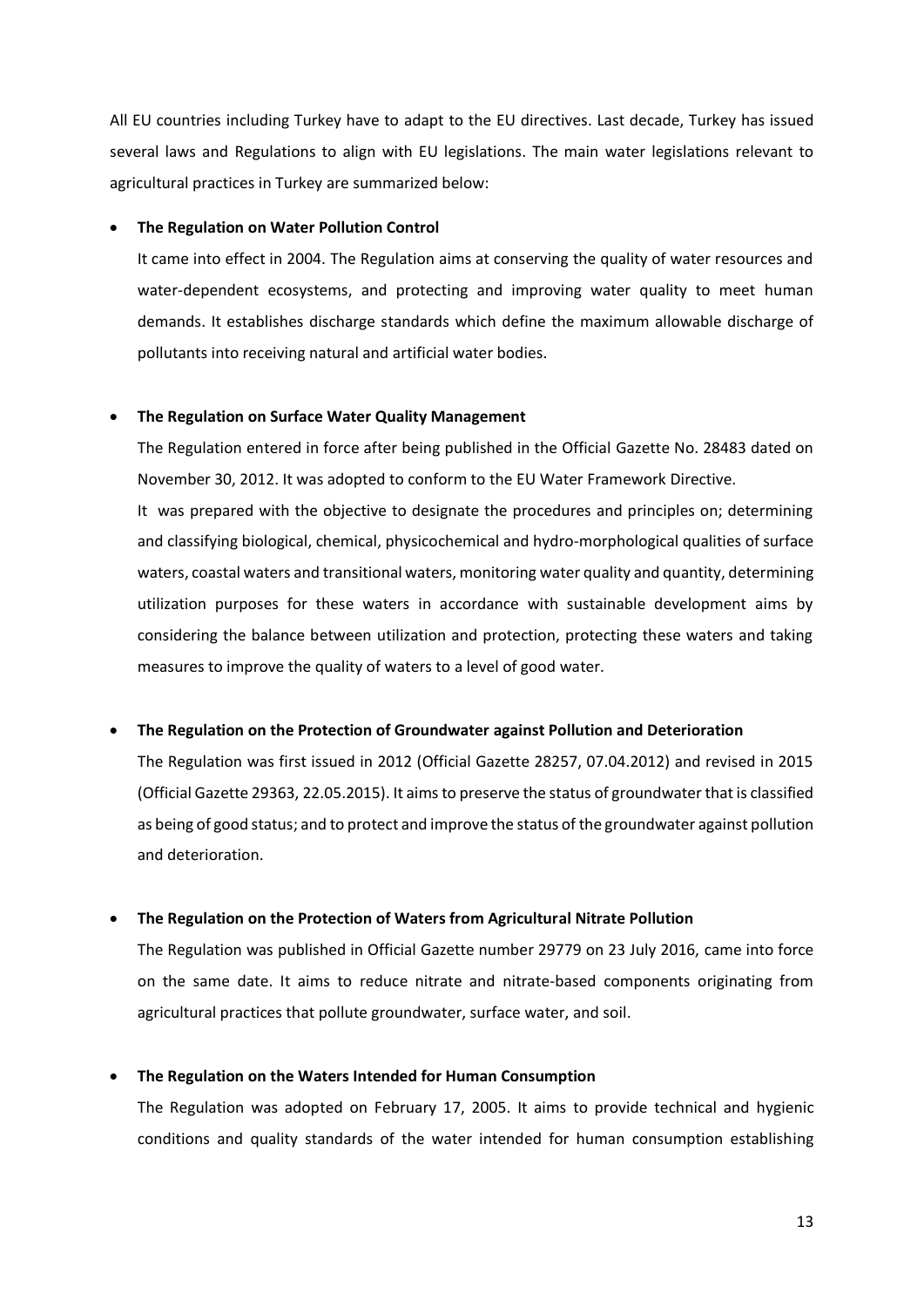principles and procedures regarding the production, packaging, labeling, marketing and auditing of the spring waters and drinking waters.

#### • **The Regulation on Protecting Water Basins and Preparing Management Plan:**

The regulation came into force on October 17, 2012. The aim of the regulation is to set procedures and principles of planning for and the protection of surface and groundwater quantity and quality (physical, chemical and ecological) with an integrated approach and preparing water basin management plans.

#### • **The Regulation on Monitoring Surface Waters and Groundwaters**

The Regulation took effect after being published in the Official Gazette No. 28910 dated 11.02.2014 within the process of harmonizing Turkish legislation with Water Framework Directive. By means of this Regulation, provisions of Article 8 and Annex-5 of Water Framework Directive have been integrated into Turkey's national legislation.

<span id="page-13-2"></span><span id="page-13-1"></span>

| <b>EU Directive</b>                           | <b>Turkish Regulation in Harmony</b>        |
|-----------------------------------------------|---------------------------------------------|
|                                               | Regulation on Protecting Water Basins and   |
|                                               | <b>Preparing Management Plan</b>            |
|                                               | Regulation on Monitoring Surface Waters and |
| Water Framework Directive (2000/60/EC)        | Groundwater                                 |
|                                               | <b>Regulation on Surface Water Quality</b>  |
|                                               | Management                                  |
|                                               | Regulation on Water Pollution Control       |
| Marine Strategy Framework Directive           |                                             |
| (2008/56/EC)                                  |                                             |
| Nitrates Directive (91/676/EEC)               | Regulation on the Protection of Waters from |
|                                               | <b>Agricultural Nitrate Pollution</b>       |
|                                               |                                             |
| Directive 2006/118/EC of the European         | Regulation on the Protection of Groundwater |
| Parliament and of the Council of 12 December  | <b>Against Pollution and Deterioration</b>  |
| 2006 on the protection of groundwater         |                                             |
| Council Directive 98/83/EC of 3 November 1998 |                                             |
| on the quality of water intended for human    |                                             |
| consumption                                   | Regulation on water intended for human      |
|                                               | consumption                                 |
|                                               |                                             |

<span id="page-13-0"></span>**Table 5.** Turkish Regulations in Harmony with relevant EU Directives.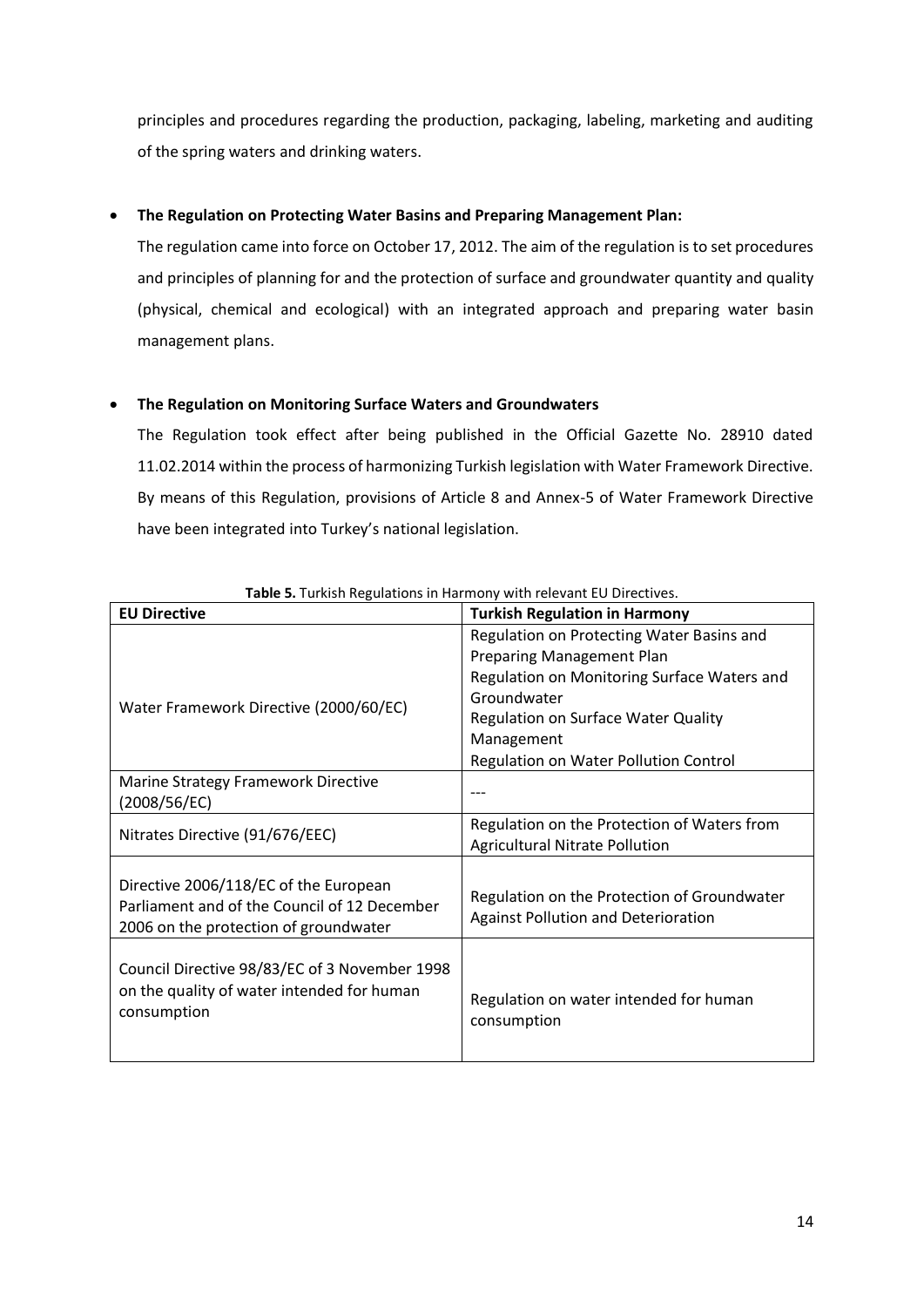# <span id="page-14-0"></span>**3. Pesticide Pollution Control in Europe**

# <span id="page-14-1"></span>**3.1. Use of Plant Protection Products (Pesticides) in Agriculture**

Pesticides are chemical substances used in agriculture to protect plants from pests, weeds and diseases. The use of pesticides has led to increased farm productivity and is often necessary to deter pests that could destroy the crops, thus increasing both the quantity and quality of food production. However, they require great care and control due to the risk of polluting the environment and harming human health (Guler et al., 2010). All pesticides by their nature are mildly, moderately, or highly toxic and thus may create health hazards for humans, animals, and the environment through consumption, exposure, and agricultural activities (He et al., 2018). There is an increasing concern about the impact of pesticides to both the environment, particularly water pollution and the impact on bee health, as well as a risk to consumers. Many studies have shown that pesticides can be attributed to carcinogenesis, reproductive dysfunction, immunotoxicity, neurotoxicity, behavioural impairment, skin conditions, endocrine disruption, developmental diseases, and respiratory illnesses such as asthma (Solomon et al., 2000).

Pesticides can be classified according to target organism; insecticides, herbicides, fungicides, bactericides, rodenticides, acaricides; or they can be grouped according to their chemical structure; organochlorine insecticides, organophosphate pesticides, carbamate pesticides, pyrethroid pesticides and neonicotinoids (FAO and IWMI, 2018).



<span id="page-14-2"></span>**Figure 1.** Pesticide sales in 2016 – millions of kilograms (Eurostat, 2018).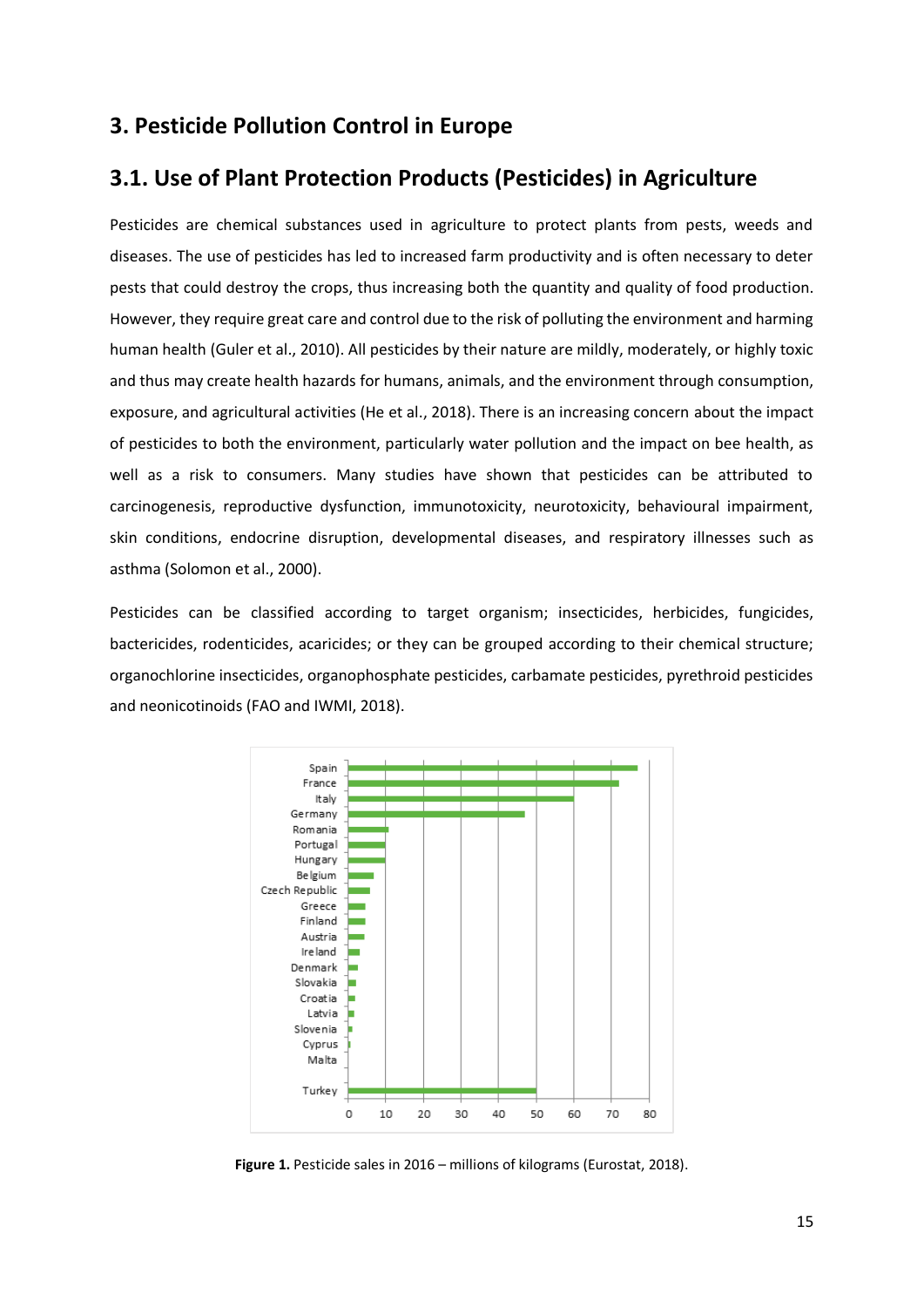Figure 1 displays the sales of pesticides in 2016 among 20 EU Member States and Turkey. As can be seen in the Figure, Spain, France, Italy and Germany are the major consumers accounting for 79%. Yet, these countries are also the main agricultural producers in the EU, collectively corresponding to around 50% of the EU's total utilised agricultural area and 47 % of its total arable land (Eurostat (a)). Globally, over 4 million tonnes of pesticides are consumed every year (Figure 2), and China, USA and Brazil are the largest pesticide users (FAOSTAT, 2019).



**Figure 2.** Global Pesticide Use (1990-2016) (FAOSTAT, 2019).

## <span id="page-15-1"></span><span id="page-15-0"></span>**3.2. Fate of Pesticides in the Environment**

Pesticides meet a variety of fates once they are applied. If they are not *absorbed by the plants*, they may be *adsorbed to soil particles*, reach surface water bodies through *erosion and runoff*, *leach to groundwater* or carried by spray drift (Figure 3) (FAO and IWMI, 2018; [NRC,](https://www.nap.edu/read/2132/chapter/12#315) 1993; Waskom et. al., 2017).



<span id="page-15-2"></span>**Figure 3.** Fate of pesticides in the environment (Waskom et. al., 2017).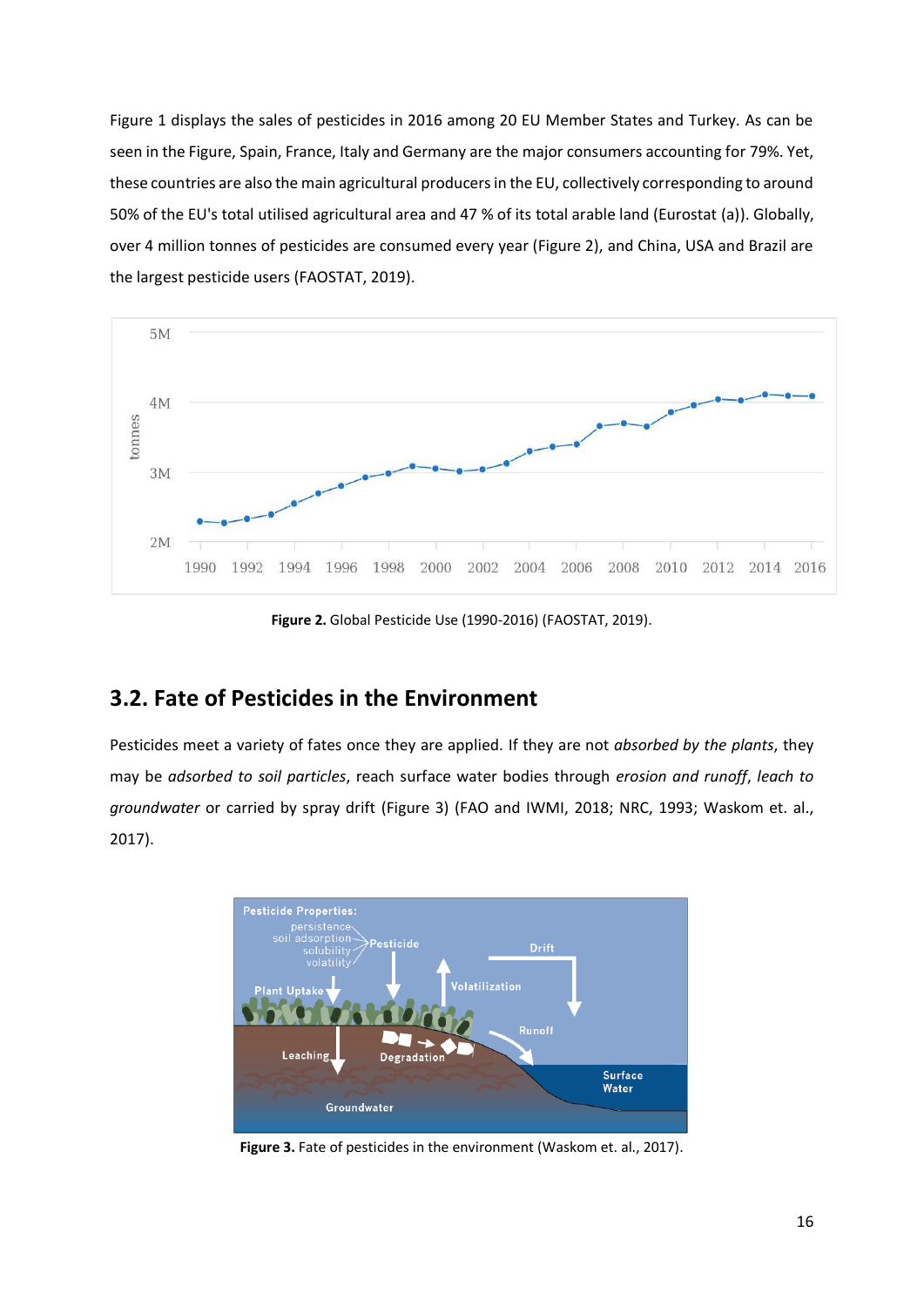Persistence (half-life), soil adsorption, solubility and volatility are important parameters in identifying the fate of pesticides in the environment. After a pesticide is applied to crops, the degradation process begins. The major pathways of pesticide degradation are microbiological breakdown, photolysis, hydrolysis and volatilization [\(NRC,](https://www.nap.edu/read/2132/chapter/12#315) 1993; Waskom et. al., 2017).

The abovementioned pathways are not only influenced by the chemical structure of the pesticide, but also by soil characteristics; soil texture, structure and macropores, pH, moisture and organic matter content. In addition, distance of the application site to surface and groundwater bodies, topography, climate and irrigation practices can also affect the mobility of pesticides (Waskom et. Al., 2017; [NRC,](https://www.nap.edu/read/2132/chapter/12#315) 1993).

There are around 1400 pesticides used globally (He et al., 2018). AGRINUPES will focus on two pesticides in particular, which are used in all countries from the partners: imidacloprid which is a neonicotinoid, and pirimicarb, a carbamate.

### <span id="page-16-0"></span>**3.2.1. Pirimicarb**

Pirimicarb is a selective carbamate acaricide-insecticide and is a derivative of carbamic acid. There are more than 50 compounds classified as carbamates found in insecticides, fungicides, nematicides, herbicides, and sprout inhibitors used in agriculture, biocides for industrial applications, and in household products for controlling household pests.

Carbamate insecticides kill insects similarly to organophosphate insecticides by inhibiting a cholinesterase enzyme, preventing the breakdown of acetylcholinesterase, which is needed for a healthy functioning nervous system. Some carbamate insecticides are transferred throughout the plant, making it an effective treatment. Pirimicarb is used for the control of aphids on ornamental plants, vegetables, grains, and orchard crops around the world and used in the United States for pasture and hay crops. There are 23 pirimicarb based insecticides registered globally and the World Health Organization classified it as a Moderately Hazardous Material in 2009 (Natale et al., 2018; WHO, 2009). Carbamates are highly soluble and traces of pirimicarb are traceable in the surface waters nearby farms

Pirimicarb can pose a threat to human health due to its varying degrees of severity of toxic effects and is a suspected carcinogenic agent and mutagen (He et al., 2018; Natale et al., 2018). It is slightly toxic to amphibians and fish, moderately toxic to mammals, and has had adverse effects on microbial communities in freshwater sediments and insects (Natale et al., 2018; Vera-Candioti et al., 2015).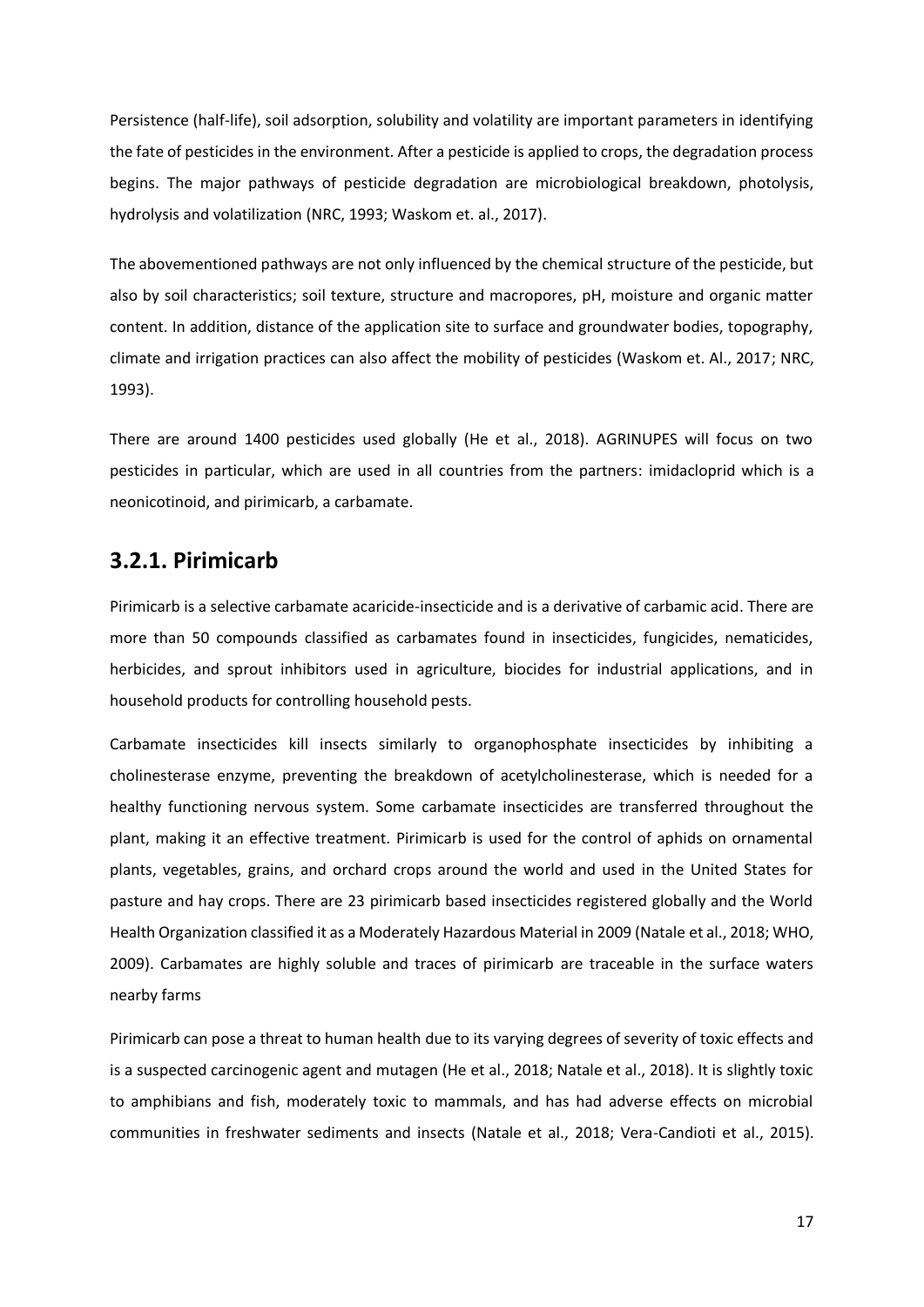Pirimicarb has been detected frequently in water sources, leading to many researchers studying ways to efficiently remove its presence (Wu et al., 2016).

### <span id="page-17-0"></span>**3.2.2. Imidacloprid**

Neonicotinoids are active substances used in insecticides to protect plants from harmful insects. They were created from nicotine compounds after seeing a need for more selective insecticides in the 1990s. Neonicotinoids are a class of neuroactive compounds, including imidacloprid, thiamethoxam, thiacloprid, acetamiprid, clothianidin, and dinotefuran. Unlike contact pesticides, neonicotinoids are water soluble systemic pesticides, thereby easily absorbed by the plant and transported to the leaves, flowers, roots, stems, pollen, and nectar. By value, about 30% of global insecticides used for agriculture are neonicotinoids, particularly for pollinated crops (Cicero et al., 2017). Imidacloprid is the second most widely used agrochemical in the world and is commonly used as a seed dressing to protect crops from insect pests (Feltham et al., 2014). It is approved as an active substance in the European Union, although the European Commission restricted the use of imidacloprid, thiamethoxam, and clothianidin to protect honeybees in 2013. The measure was based on a risk assessment of the European Food Safety Authority (EFSA) in 2012. It prohibits the use of these three neonicotinoids in bee-attractive crops (including maize, oilseed rape and sunflower) except for the use in greenhouse, some crops after flowering and winter cereals (EC, 2018). Turkey banned the use of imidacloprid on certain crops (e.g. okra, apple, tomato, citrus, cucumber, etc.) by the end of 2018, yet its use in greenhouses will proceed (Greenpeace, 2018).

Imidacloprid has been found in soils years after its application, and its general persistence in water has led many countries to study its presence and longevity in water (Johnson and Pettis, 2014). Generally, imidacloprid is not easily biodegradable (Van Djik et al., 2013). Its hydrolysis half-life ranges from 33- 44 days (at pH 7.0 and 25 $^{\circ}$ C), while its aqueous photolysis half-life is less than three hours. In soil, its photolysis half-life is 39 days at the soil surface and 26.5-229 days when incorporated into the soil (Fossen, 2006). While many reports say imidacloprid does not have a high risk of groundwater contamination if used correctly, there are consistent reports of detections of imidacloprid above maximum allowable risk (MTR) level at which the ecosystem's species are safe from effects of the substance. Equilibrium partitioning over soil and water has been estimated to give a soil to water ratio of 1:3 (log P= 0.57), thus indicating that imidacloprid could easily end up in water, proven in studies in the Netherlands and America. In the Netherlands, 50% of surface water samples taken from 2004-2013 were above the MTR of 0.013 μg/L (Van Dijk et al., 2013). Imidacloprid has also been found in very high concentrations in surface waters especially nearby greenhouse production in Sweden. It is the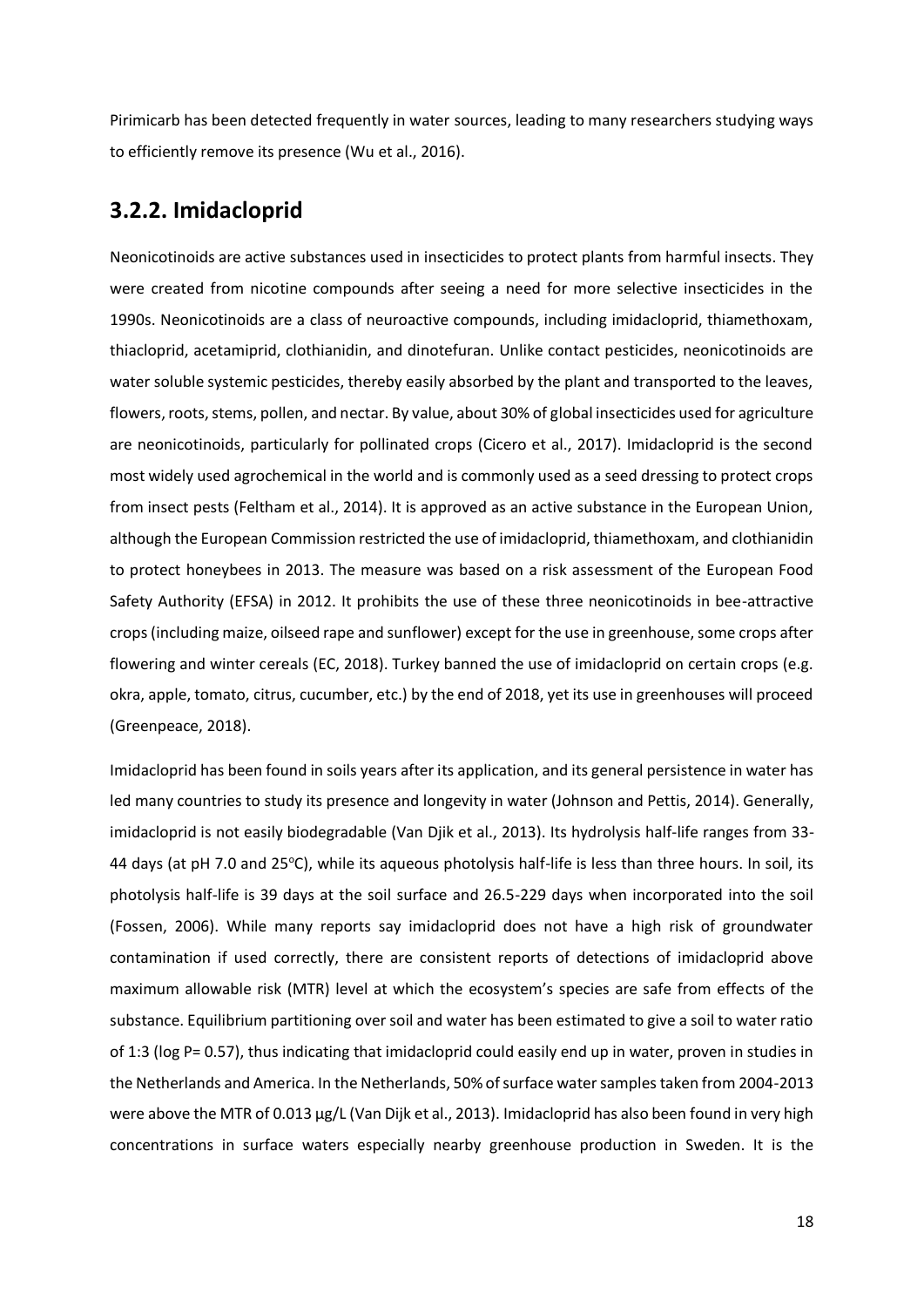substances are that are most often found over the acceptable levels in surface waters close to greenhouses (Kreuger et al., 2019).

Both imidacloprid and pirimicarb have high solubility (at 20 °C) of 610 mg/L and 3100 mg/L, respectively (NPIC, 2010; UH, 2018). Pirimicarb is reported to be moderately persistent with a soil degradation rate (aerobic) of 86 days (DT50), while imidacloprid is highly persistent in soils (Liu et. al., 2006; PPDB, 2019).

### <span id="page-18-0"></span>**3.3. Monitoring and Management of Pesticides**

The main issues concerning pesticides' application worldwide are their overuse on a variety of crops (e.g. cotton, vegetables and rice) and improper regulation in some countries, resulting in illegal pesticide use, and ineffective implementation of pesticide residue standards (FAO and IWMI, 2018).

Pesticides are not only regularly found in surface waters receiving agricultural runoff (usually after heavy rainfall or surface irrigation), but increasing numbers of pesticides are also being detected in groundwater bodies in Europe and North America (Morris et. al., 2003; Waskom et. al., 2017). The EC reports that several countries in Europe have concentrations of pesticides in groundwater exceeding the quality standards, and about 7 % of the groundwater stations reported excessive levels for one or more pesticides (Eurostat (b)). Pesticide concentrations in water bodies that are close to agricultural fields have been reported to reach tens of milligrams per litre. The levels of pesticide water pollution can be ranked from highest to lowest concentration as: cropland water > field ditch water > runoff > pond water > groundwater > river water > deep groundwater > sea water (FAO and IWMI, 2018).

Information is limited on pesticide contamination, even though groundwater and surface water are used as a drinking water resource, because monitoring of pesticides is a challenging task due to the high number of registered pesticides, cost of analyses and the need for sampling to be performed during periods of application and use. Key pesticides are regularly monitored by most developed countries, yet high costs for sampling and analysis mean many datasets are not extensive. According to a recent meta-analysis, monitoring data is lacking for approximately 90 % of global cropland (Eurostat(b); Stehle and Schulz, 2015). Thus, one of the objectives of AGRINUPES project is to develop biosensors for on-site monitoring which will, in return, catalyse monitoring of pesticides by shortening the analysis time and reducing associated costs.

Pesticides in surface water and groundwater are addressed by several directives in the EU:

- Pesticides Framework Directive (Directive 2009/128/EC)
- Water Framework Directive (WFD) (2000/60/EC)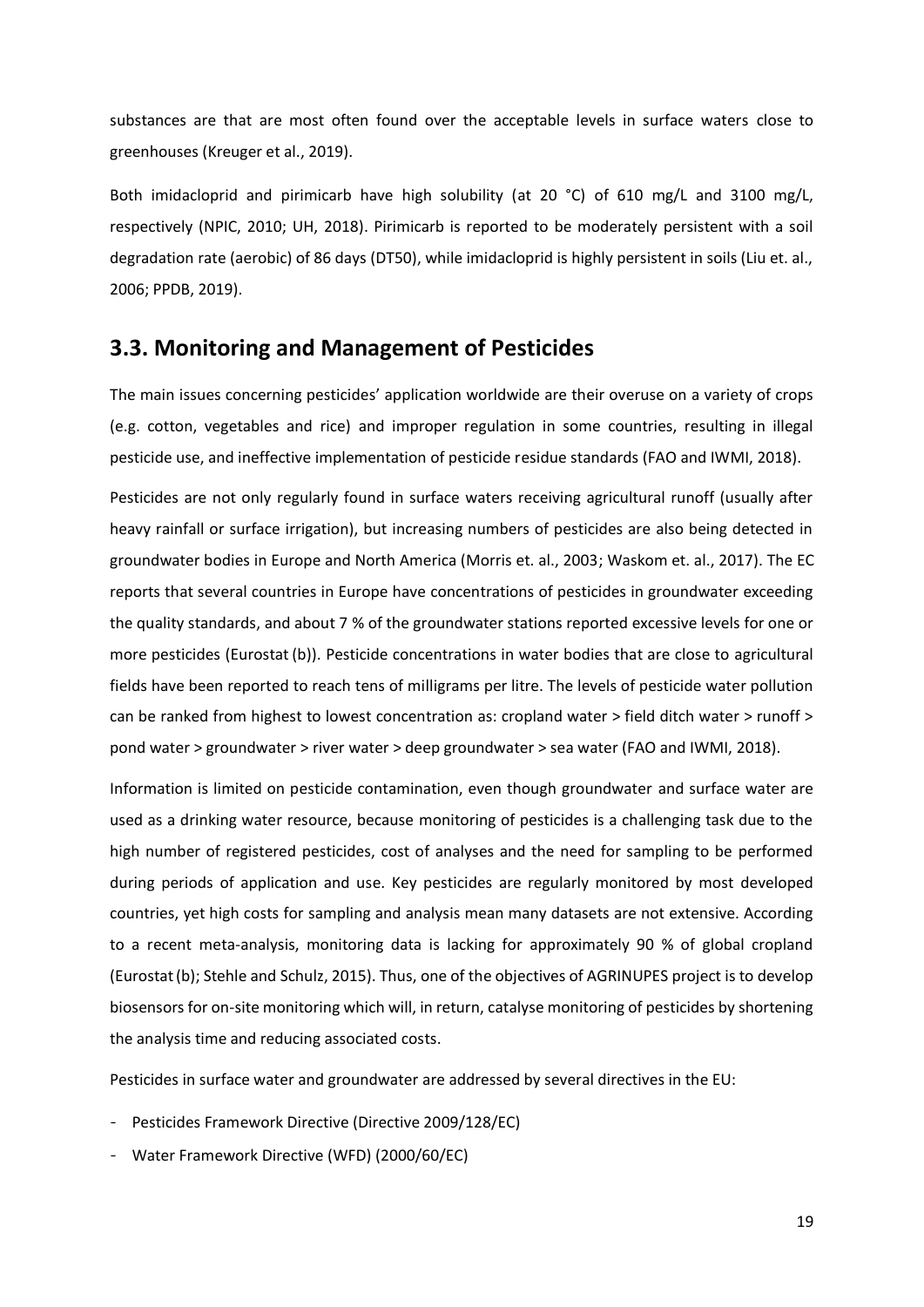- Environmental Quality Standards Directive (Directive 2008/105/EC)
- Drinking Water Directive (Directive 98/83/EC)
- Groundwater Directive (Directive 2006/118/EC)

In both the Drinking Water Directive (98/83/EC) and the Groundwater Directive (2006/118/EC), concentrations of pesticides in drinking water may not exceed 0.1  $\mu$ g/l for a single pesticide and 0.5 µg/l for total pesticides. In addition, each Member State is obliged to establish monitoring programmes to check that water intended for human consumption meets the requirements of this Directive.

[Pesticides Framework Directive \(2009/128/EC\)](http://eur-lex.europa.eu/legal-content/EN/ALL/?uri=CELEX:02009L0128-20091125), on the other hand, aims to achieve "sustainable use of pesticides in the EU by reducing the risks and impacts of pesticide use on human health and the environment and promoting the use of **Integrated Pest Management (IPM)** and of alternative approaches or techniques". EU countries, therefore, have drawn up **National Action Plans (NAPs)** to implement the range of actions set out in the Directive, and include indicators to monitor the use of pesticides containing active substances of particular concern. The Directive also imposes Member States to take measures to inform the general public and to promote and facilitate information and awareness raising programs on pesticides.

The Directive asks Member States to take necessary measures regarding information and awareness raising (Article 7), pesticide application equipment (Article 8), aerial spraying (Article 9), aquatic environment and drinking water (Article 11), reduction of pesticide use in specific areas (Article 12), handling and storage of pesticides (Article 13). Additionally, Article 14 requires Member States to describe in their NAPs how the general principles of Integrated Pest Management (IPM) are going to be implemented, and to establish risk indicators in order to measure the progress achieved in the reduction of risks and adverse impacts from pesticide use for human health and the environment.

So far, all 28 Member States developed the first round of NAPs by 2013 and were obliged to revise their NAPs by the end of 2018. According to the EC Overview Report on Sustainable Use of Pesticides (2017), Member States have taken different approaches as there is a huge diversity in agriculture and land use patterns. Also, NAPs had different starting points as some Member States had previously adopted plans.

21 Member States provided targets for pesticide risk reduction, while 9 Member States included targets for pesticide use reduction in NAPs. Only five Member States set measurable targets, of which four aim at risk reduction and one at use reduction. It has been reported that Denmark and Sweden have changed focus from use reduction to risk reduction based on their past experiences. EC Report from the Commission to the European Parliament and the Council (2017) remarks good examples of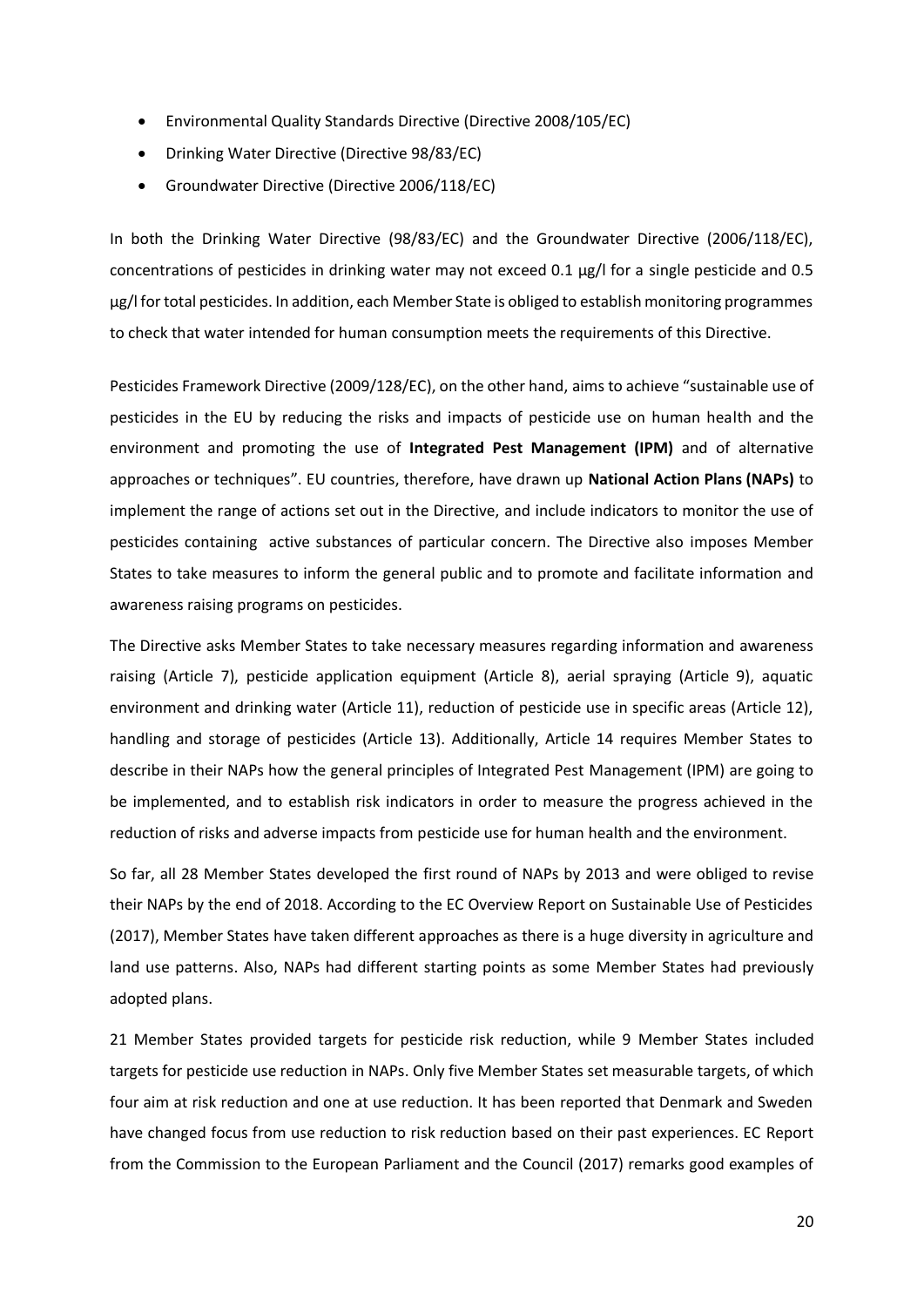risk reduction **targets** can be found in Germany, The Netherlands, Finland and Denmark which developed risk reduction indicators based on pesticide hazard classification. Nevertheless, in around 80% of the cases, action plans do not specify how the achievement of targets or objectives will be measured. Thus, it is difficult to assess the progress in implementation and to identify areas where further actions are needed. In addition, all the NAPs include some measures on the promotion of IPM, in particular to encourage availability of IPM guidelines, and the provision of training or demonstration farms. Nevertheless, the plans do not specify how the application of IPM by farmers can be measured, do not set targets or indicate how implementation will be ensured. The report states that there are significant gaps with regards to aerial spraying, information to the public, the gathering of information regarding poisoning cases and measures to protect the aquatic environment as well as IPM, because most of the Member States have not yet set clear targets and ensured their implementation (EC, 2017).

Turkey has recently revised and aligned the regulations related to water and agriculture as part of the alignment with the EU acquis in the EU accession process. The Turkish Regulation on Surface Water Quality (29797/ 2016) sets environmental quality standards for specific pollutants in surface water resources, including imidacloprid and pirimicarb. Table 6 displays the designated EQSs for each partner of the AGRINUPES project.

<span id="page-20-0"></span>

| EQSs (yearly ave.) | <b>The</b><br><b>Netherlands</b> | <b>Turkey</b>                                             | Portugal                                                                                                                | Sweden                                                                      |
|--------------------|----------------------------------|-----------------------------------------------------------|-------------------------------------------------------------------------------------------------------------------------|-----------------------------------------------------------------------------|
| Pesticides (total) |                                  | $0.1 \mu g/L$ (per<br>substance)<br>$0.5 \mu g/L$ (total) | $VMA^* - 1.0 \mu g/L$<br>(surface water)<br>$0.1 \mu g/L$ (per<br>substance)<br>$0.5\mu$ g/L (total)<br>(groundwater**) | $0.1 \mu g/L$ (per<br>substance)<br>$0.5\mu g/L$ (total)<br>(groundwater**) |
| Imidacloprid       | $0.0083 \mu g/L$                 | $0.14 \mu g/L$                                            | Not available                                                                                                           | $0.005 \mu g/L$                                                             |
| Pirimicarb         | $0.09 \mu g/L$                   | $3.3 \mu g/L$                                             | Not available                                                                                                           | $0.09 \mu g/L$                                                              |

**Table 6.** Environmental Quality Standards for Surface Water Resources.

\* stands for Law by Decree 236/98, of 1 of August – on the quality of surface waters used to withdrawal water for human consumption; VMA – maximum acceptable levels

\*\* Directive 2006/118/EC on the protection of groundwater against pollution and deterioration

Similar to the EU case, Turkey is experiencing difficulties in pesticide use and risk reduction as control mechanisms, penalties, and effective implementation of policies fail to fulfil the needs. Thus, improvements are needed both in the application and use of pesticides and surveillance on the impacts of pesticides in water bodies.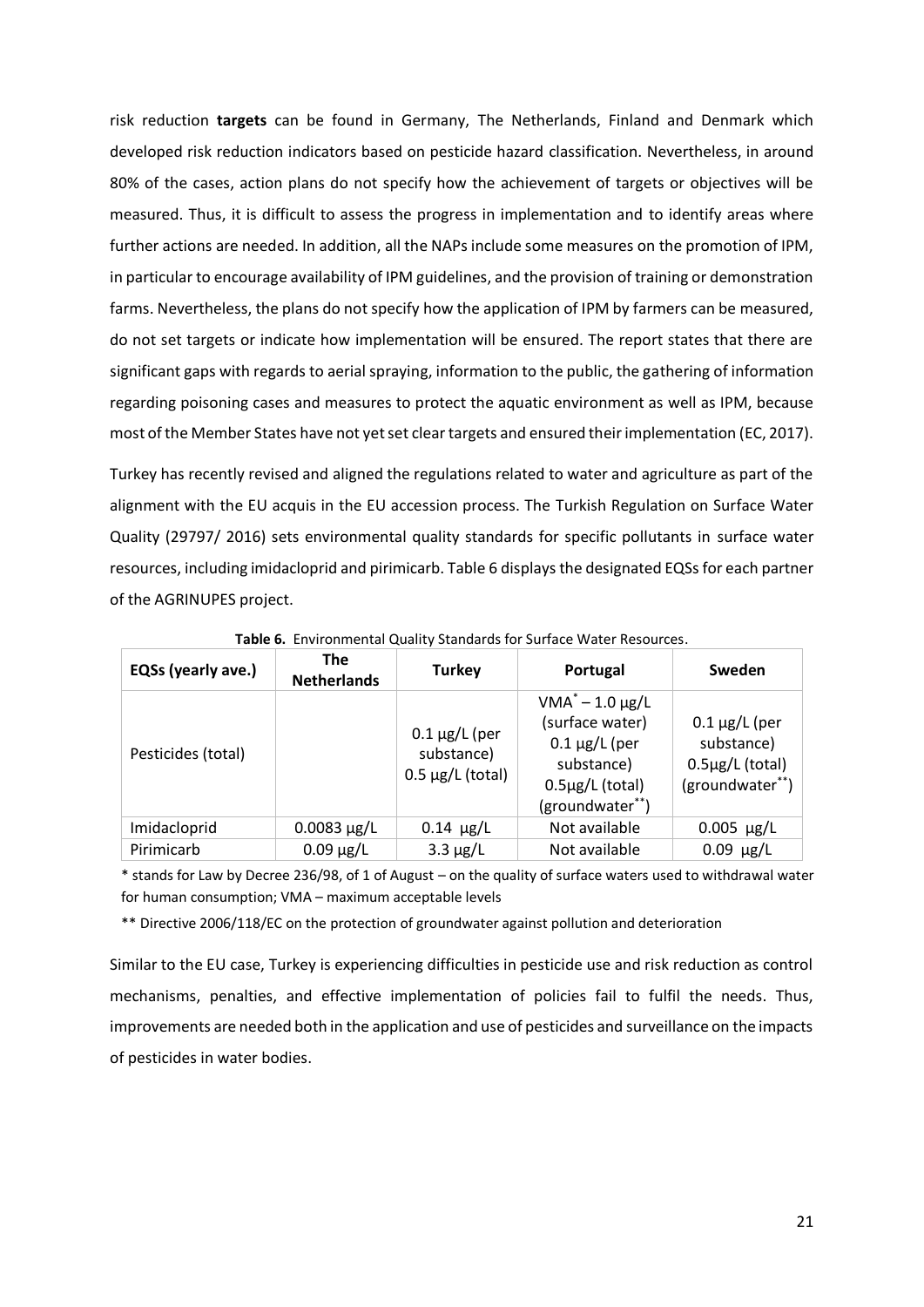# <span id="page-21-0"></span>**4. Common Agricultural Policy and Incentive Mechanisms: What Can AGRINUPES do to Increase Implementation Capacity?**

# <span id="page-21-1"></span>**4.1. Introduction**

The incentives system in the EU is a strong pillar of 'Common Agricultural Policy' (CAP) that makes farming business attractive for farmers, while maintaining food security and market stability across the continent. Incentives and other support mechanisms are structured to prescribe farmers' agricultural activity in a standardized way and maintain well-being of ecosystems. There are certain indicators that farmers must fulfil in order to obtain access to incentive mechanisms. The task of keeping pesticide and nutrient concentration levels below nationally determined thresholds in water bodies and soil is referred in several criteria for proof of environmental compliance.

Verification of compliance is a challenging task for field inspectors, who are charged with controlling and affirming farmers' compliance level. The main challenge is to monitor the compliance level accurately on a timely and affordable way with enough human capacity. AGRINUPES NPK sensors and pesticide biosensors proves high potential as tools to assist farmers with optimum input use and to assist field inspectors to verify compliance with environmental standards accurately and affordably at ease of use. In this context, the following paragraphs investigate the incentives mechanism in the CAP structure associated with environmental conservation -particularly water quality management- and propose potential areas of use for AGRINUPES tools.

# <span id="page-21-2"></span>**4.2. The Process of Integration of Environmental Concerns into the Common Agricultural Policy**

The incentive schemes investigated in the following paragraphs are designed and regulated under the Common Agricultural Policy; the single most ambitious component of EU's free-market economy that represents approximately 40% of the EU budget. The CAP interacts with a chain of economic sectors including food, water, chemicals, health, transportation and storage among other sub-sectors. In the context of this report, the significance of the CAP lies in its capacity to melt EU's policies of water and agriculture in a common pot. The CAP's method of bridging these two domains is evolved through decades and incentive mechanisms have their role in this evolution. To put it briefly, beneficiaries of the CAP's incentive payments need to comply with requirements of EU's water related framework legislations as adapted by Member States.

Although the EC's current agricultural incentives system is built upon ecological guidelines, it was not the case until the end of 1990's. One major step forward was taken in 1999, with the European Council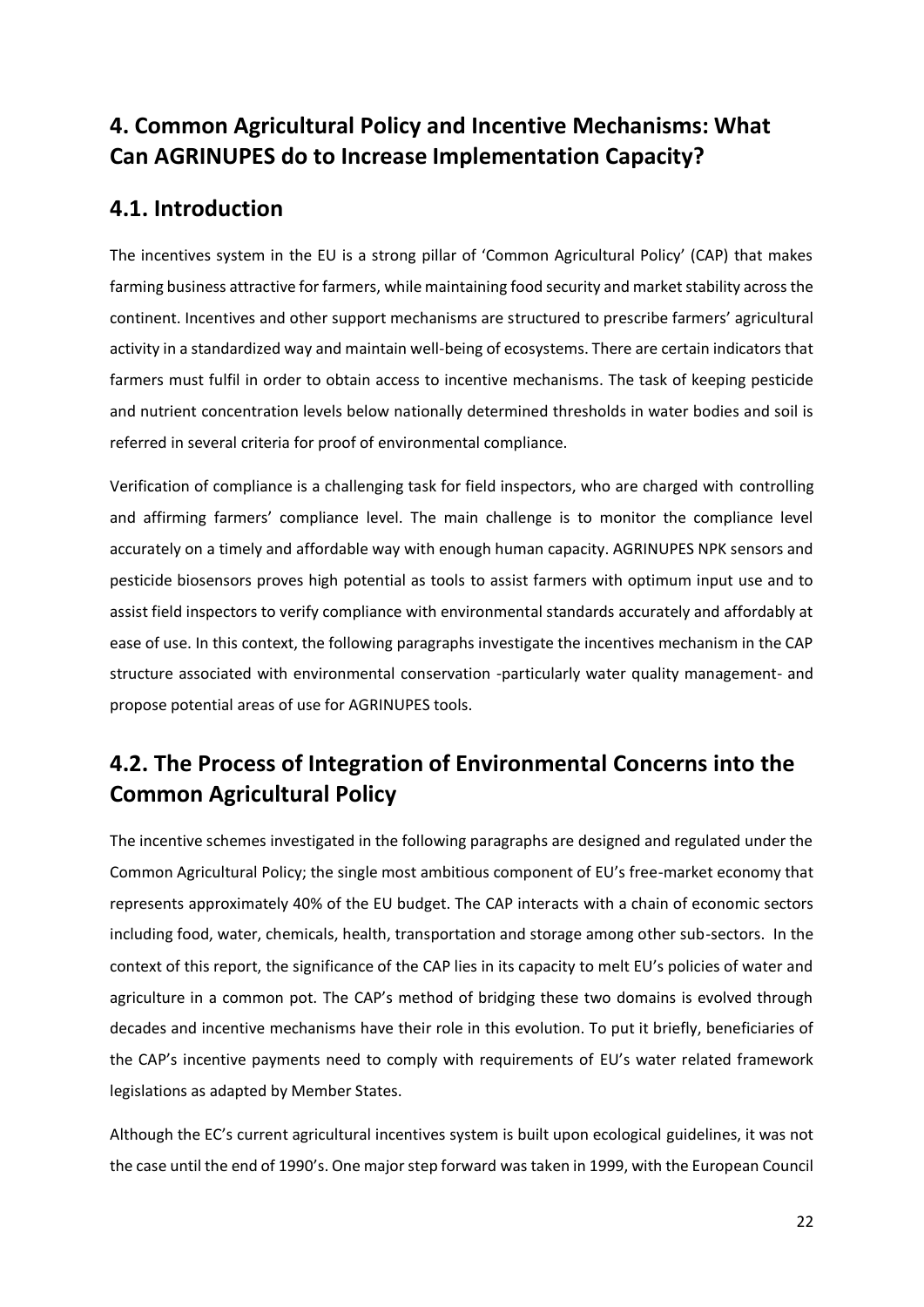enacting a "Council Strategy" that integrates environmental and sustainability concerns into Common Agricultural Policy, which is known as Agenda 2000 (European Council, 2000). Until then, the primary focus of Common Agricultural Policy was to improve living standards of farmers while maintaining market stability and availability of supplies. The last stroke for good came in 2013, with reformation of CAP for the period of 2014-2020. Currently, preparations for the post 2020 CAP reform are ongoing at the EU level (European Parliament, 2019).

The evolution of CAP shifted the backbone of incentives system from "price support" to "direct payments" gradually. Basically, the former system used to encourage farmers to produce more with no environmental measures taken, whereas the current formula enables access to direct payments for farmers who must comply with environmental standards. Furthermore, with the integration of environment into the CAP and good agricultural practices concept, certain methods of agriculture including low-input farming as promoted by AGRINUPES sensors, are formulated to remunerate farmers voluntary efforts. For instance, the Council Strategy explicitly calls for reducing nutrients use in line with crop needs and applying PPPs in accordance with the principles of **Good Plant Protection Practices** as described by **European and Mediterranean Plant Protection Organization (EPPO**). In the principles section of the Council Strategy document, the general orientation is formulated in a way that attributes farmers the responsibility to "observe the reference level of good agricultural practices"(European Council 2019) and puts farmers on the driving seat to be accountable for their actions.

Another concrete development that signifies integration of environmental aspects into the CAP has been the development of **Agri-Environment Indicators (AEIs)**. Launched in 2002 as the outcome of **The IRENA operation** (Indicator Reporting on the Integration of Environmental Concerns into Agriculture Policy), AEIs are designed to track the integration of environmental concerns into the CAP according to reference values in 28 indicators (EUROSTAT, 2019) (Table 7). The reference level values regarding water quality are described in numerous legislations including, but not limited to the Drinking Water Directive (98/83/EC), the Groundwater Directive (2006/118/EC) and in the Environmental Quality Standards Directive (2008/105/EC).

More specifically, AEIs are designed for compiling relevant environmental data that shows the current state of environment and exposing the pressures and impact agriculture imposes over environment. So that, environmental policies within the CAP can be evaluated and modified based on interpretation of indicators. Despite the good reasoning behind the formation of AEIs, there are several limitations remaining that damage the indicators' use value such as harmonization deficiencies in the data sets,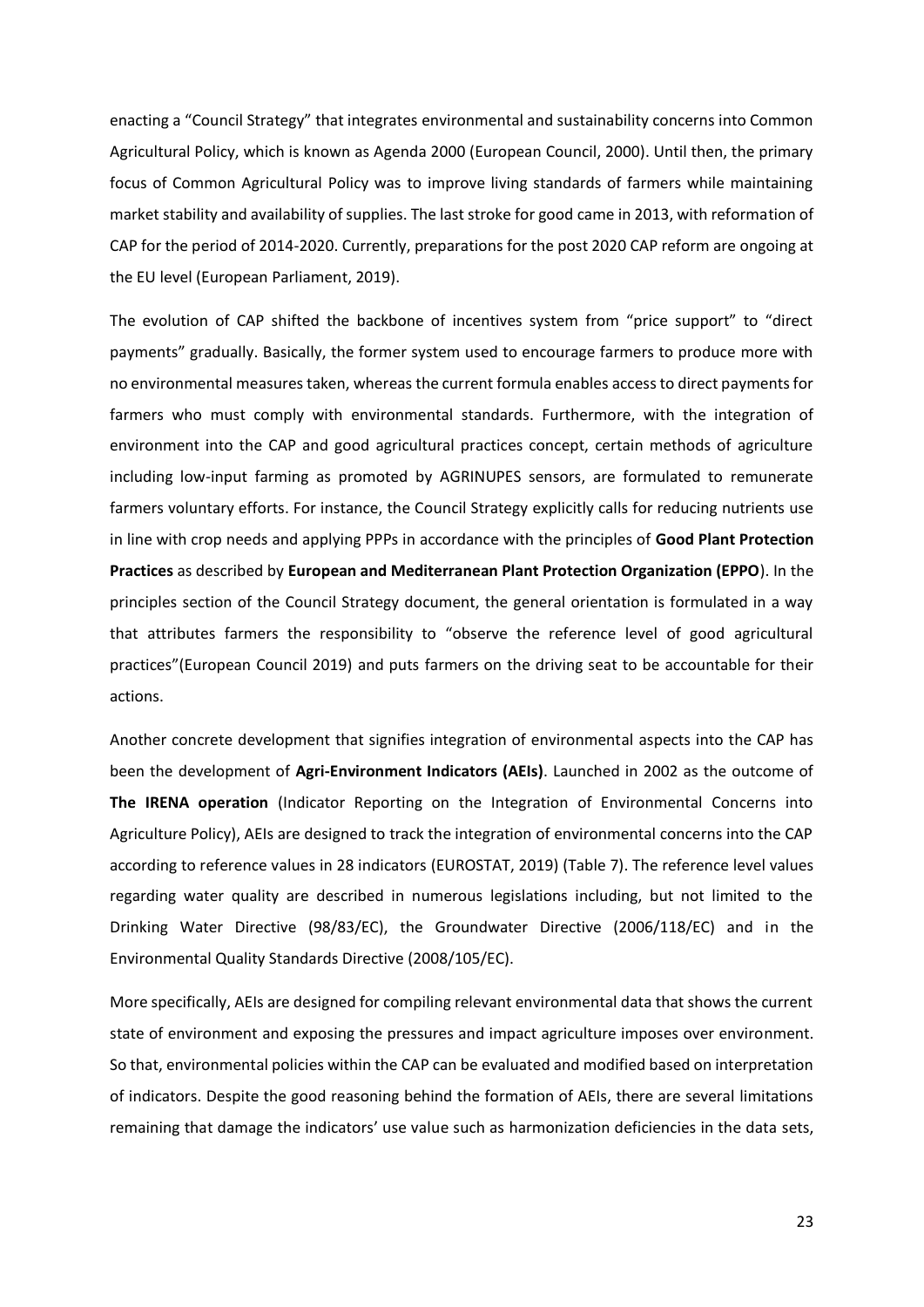data availability and indicators' lack of conceptual clarity. The question is how AGRINUPES sensors can contribute to overcome listed limitations?

It can be observed at a glance, among all 28 indicators (Table 7), four of them –namely, gross nitrogen balance , risk of pollution by phosphorus , pesticide risk , water quality-nitrate and pesticide pollution - are suitable for utilizing AGRINUPES tools to increase data gathering capacity. More specifically, NPK sensors can help nitrogen balancing and mitigating phosphorus pollution risk, while pesticide biosensors can be utilized to mitigate risks associated with PPPs.

<span id="page-23-0"></span>

| <b>Number</b> | <b>Agri-Environmental Indicators</b>                                    |
|---------------|-------------------------------------------------------------------------|
| 1.            | Agri-environmental commitments                                          |
| 2.            | Agricultural areas under Natura 2000                                    |
| 3.            | Farmers' training level and use of environmental farm advisory services |
| 4.            | Area under organic farming                                              |
| 5.            | Mineral fertilizer consumption                                          |
| 6.            | Consumption of pesticides                                               |
| 7.            | Irrigation                                                              |
| 8.            | Energy use                                                              |
| 9.            | Land use change                                                         |
| 10.           | Cropping and livestock patterns                                         |
| 11.           | Soil cover, tillage practices and manure storage                        |
| 12.           | Intensification/extensification                                         |
| 13.           | Specialization                                                          |
| 14.           | Risk of land abandonment                                                |
| 15.           | Gross nitrogen balance                                                  |
| 16.           | Risk of pollution by phosphorus                                         |
| 17.           | <b>Pesticide risk</b>                                                   |
| 18.           | Ammonia emissions                                                       |
| 19.           | Greenhouse gasses                                                       |
| 20.           | Water abstraction                                                       |
| 21.           | Soil erosion                                                            |
| 22.           | Genetic diversity                                                       |
| 23.           | High Nature Value farmland                                              |
| 24.           | Renewable energy production                                             |
| 25.           | Population trends of farmland birds                                     |
| 26.           | Soil quality                                                            |
| 27.           | Water quality-nitrate and pesticide pollutions                          |
| 28.           | Landscape-state and diversity                                           |

**Table 7.** List of Agri-Environmental Indicators.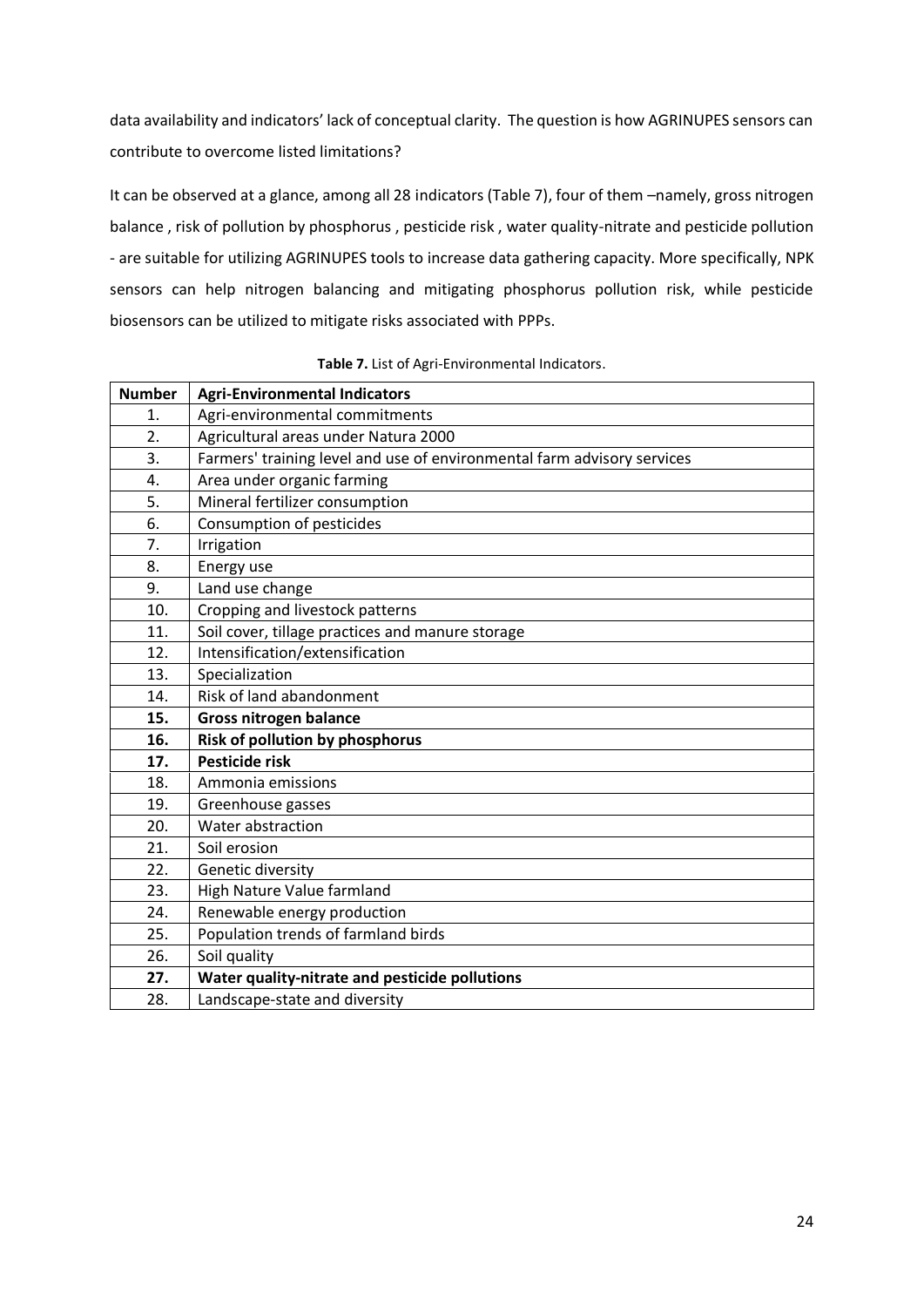# <span id="page-24-0"></span>**4.3. The Structure and Functioning of the EU's Incentive Mechanisms**

### <span id="page-24-1"></span>**4.3.1. Who Does What?**

According to 2013 figures of Eurostat, there were 10.8 million farms across Europe (Eurostat 2013). Considering that most of these farms rely on incentives at varying degrees, it requires a wellfunctioning, yet simple enough structure to overcome the complexities of bureaucracy. An effective distribution of tasks across **European Commission** and **Member States** is in action to do this. As the grand regulatory, the European Commission regulates the compliance framework for member states. While the Commission is responsible for issuing framework regulations and auditing the performance of Member States, the implementers of the incentive programs are Member States. As the Commission communicates with institutions at state level only, it is Member States' duty to distribute sources by ensuring that farmers have knowledge and capacity to access incentives. There are several institution at state level for that. **National Paying Agencies** commissioned by governments are responsible for distributing incentive sources under the supervision of the Commission. Another important national institution is **Farm Advisory System (FAS).** The FAS advisors are endorsed by governments with duty of providing advice to farmers to increase their compliance capacity (European Commission 2019 (a)). And finally, **Integrated Administration and Control System (IACS)** is responsible at Member State level for management and control of payments (European Commission 2019 (b)). Another important function of IACS is to support farmers in making correct declarations by performing on-the-spot checks to verify that conditions for payment are fulfilled.

## <span id="page-24-2"></span>**4.3.2. How?**

The EU's agricultural incentives structure is built upon promoting crop yield without compromising environmental needs as appropriate. It oversees sustainability by decoupling incentives from agricultural yield quantity and prioritizing the quality of activity and its environmental impact above all. The incentives structure under the CAP's agri-environment measures expects farmers to control the impact of their activities in three priority areas; biodiversity preservation, climate change mitigation and adaptation, and water management and use (European Commission 2019 (c)).

The CAP has three primary action measures to safeguard farmers' well-being in particular and EU's food security in general, while maintaining ecosystem's sustainability. **"Market Measures"** are designed to stabilize supply and demand conditions in food market against uncertainties. With the intention of balancing supply and demand in the market, these measures are designed as productspecific to encourage production and marketing of particular crops to eradicate scarcity. Market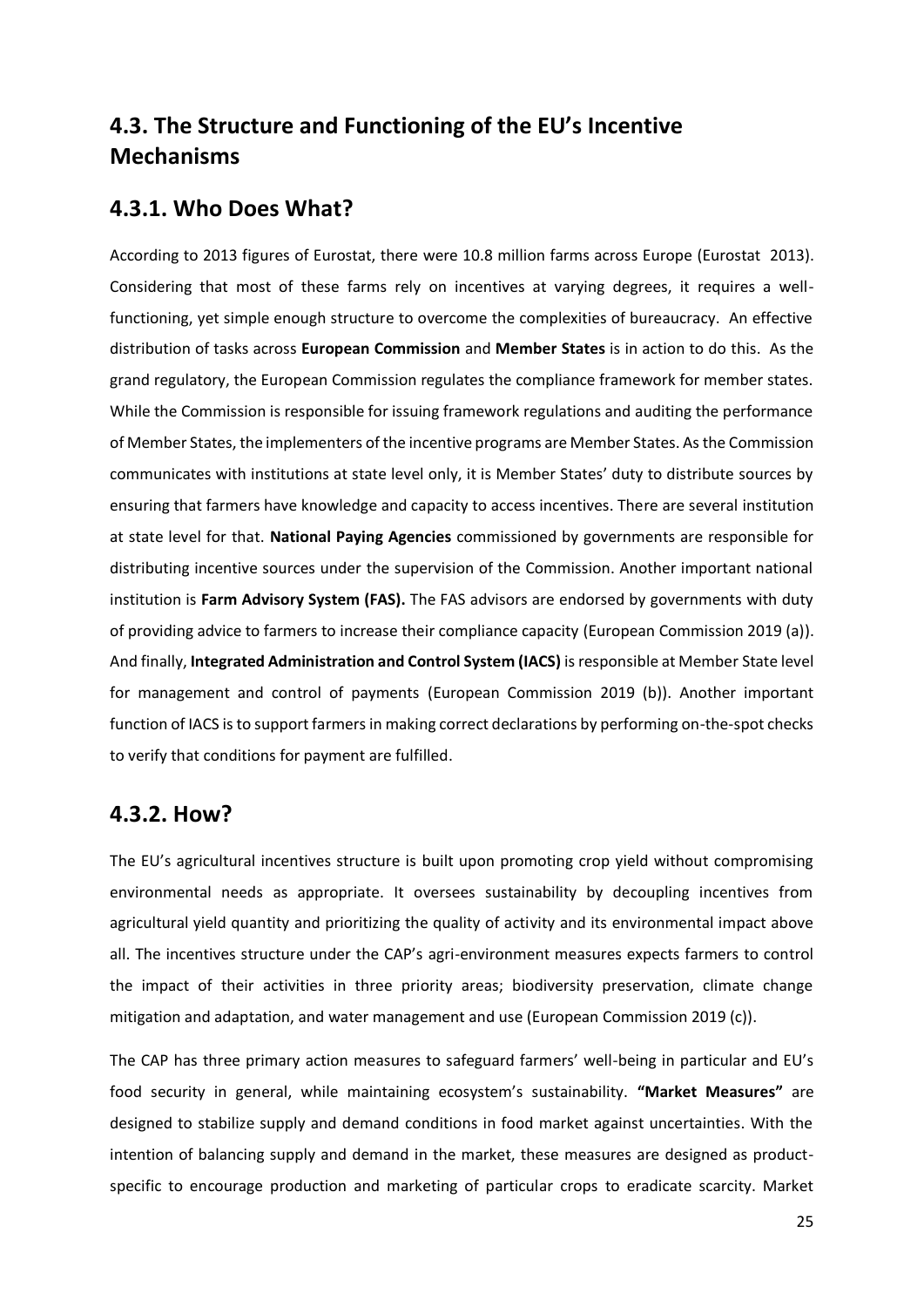Measures have no connotations with environmental concerns, thus it is not a subject for further analysis.



**Figure 4.** The EU Support to Farmers in 2018 (European Commission 2019 (g)).

<span id="page-25-0"></span>**"Rural Development Programs"** (RDPs), on the other hand, are built for improving farming capacity and competitiveness in rural areas by addressing spatial discrepancies, challenges and needs. For the period of 2014-2020 there are 118 different RDPs operated by Member States (European Commission 2019 (d)). States are responsible for developing agri-environment measures under the RDPs, but it is farmers' voluntary choice to go beyond basic farming practices if they are willing to reach benefits. During the 2007-2013 period, agri-environment measures consisted 22% of EU's expenditure for rural development, which fiscally corresponds to 20 billion Euros (European Commission 2017). During the same time period, Member States allocated 51% or 75 billion Euros of their RDP budgets on investments related to water management. In general, RDP supports are used for new investments and management techniques that oversees quantifiable environmental targets in future. Thus, environmental impact of farmers' current practices do not hinder or enable access to RDP incentives. It is rather about the planned measures' positive impact to environment that determines accessibility of incentives.

The third measure, **"Direct Payments"** intends to sustain income stability for farmers and it composes the largest share of the CAP's dedicated funding scheme, reaching 72% of total financing by 2018. This income support is a means to cover hidden/externalized costs of farmers' expenditure and remunerate them for their environmentally sound farming practices. Current scheme of direct support has evolved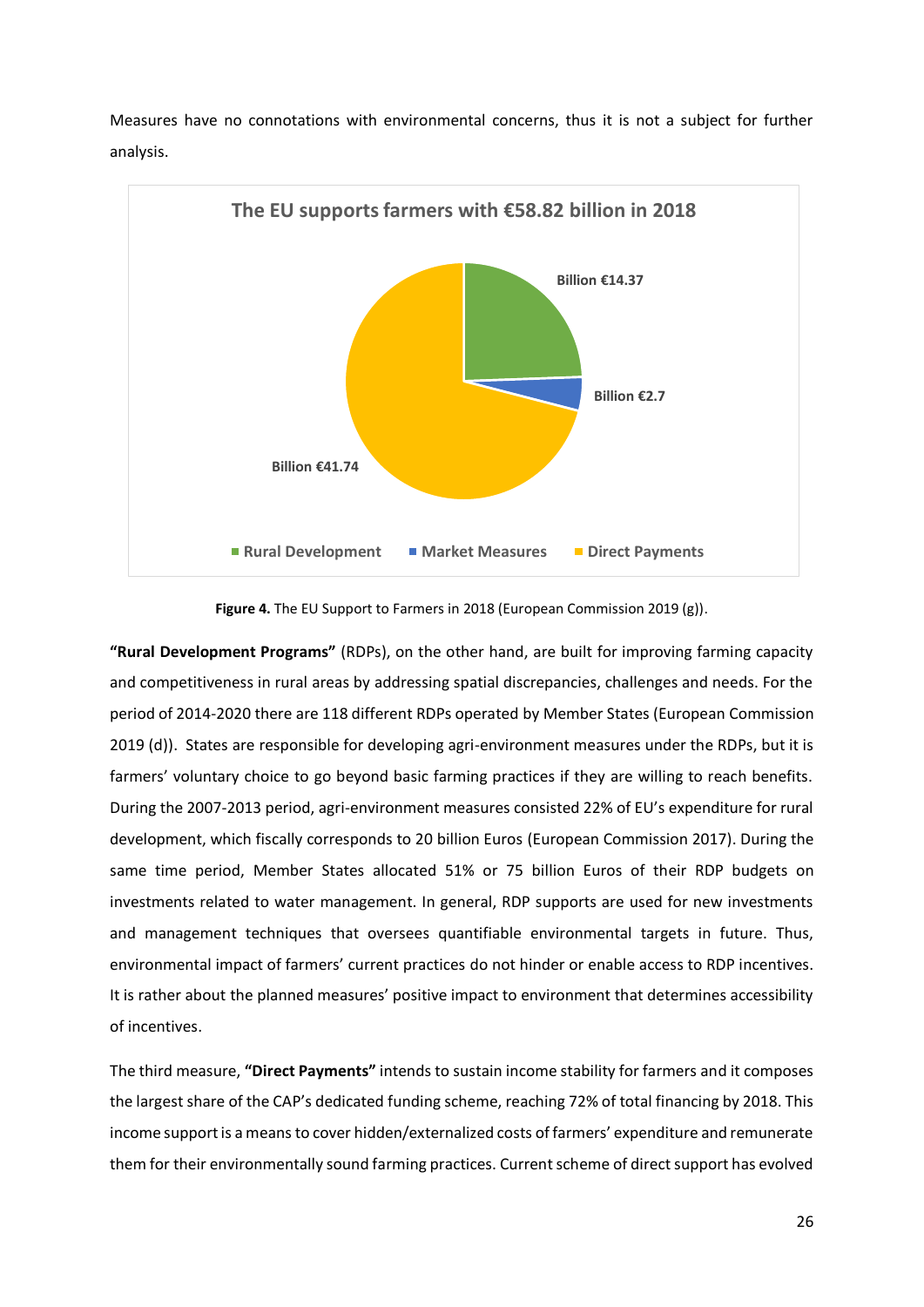for several times since the initiation of AGENDA 2000. Regulation 1307/2013 on rules for direct payments within the framework of CAP now sets up the common rules for operation of direct payments, yet the member states are free to implement their own measures with subsidiarity principle. This flexibility allows room for member states to monitor and incentivize actions with preferred methods, as long as the framework common rules and reference values are supervised. According to the official EC CAP figures, the average direct payments amount to €267 per hectare (European Commission 2019 (e)).

**The "Cross-Compliance"** system forms the integral part of Direct Payments measure and it ensures that farmers who do not comply with environmental requirements have limited access to incentives. The following paragraphs elaborate the logic of Cross-Compliance system further and provides insight on how AGRINUPES tools can assist in smooth functioning of the system.

# <span id="page-26-0"></span>**4.4. Cross-Compliance Further Explained**

Thanks to Cross-Compliance, the CAP not only incentivizes good practices, but it also penalizes harms against sustainable farming. Farmers' extra efforts to improve ecological standards are rewarded in line with "provider-gets principle" in cross-compliance structure, whereas in order to avoid penalties shaped around "polluter pays principle", farmers need to ensure that their past and ongoing activities do not contradict with EU law on environment. The potential of AGRINUPES tools shines brightest in this context due to their potential use for verification of farmers' optimum input use and limited impact on water resources; thus increasing their capacity to have access to direct payment opportunities(European Commission 2019 (h)).

Direct payments have one fundamental and several complementary components, the former as known as **basic payments** calculated according to size of farmland and the latter as additional payments, including **green payments** that are granted for farming applications that contribute to environmentally-friendly performance, beyond baseline good agricultural practices. Cross-Compliance is the structure that governs green payments aspect of direct support mechanism. It imposes complementary environmental and public health criteria over beneficiaries of direct support. Farmers who fail to realize these criteria have reduced, or none at all, access to direct support benefits.

Introduced by a Council Regulation in 2003 as a compulsory mechanism for all farmers willing to access direct payments, cross-compliance scheme is based on two-pillars that makes it functional. The first component, **"Statutory Management Requirements" (SMRs)** brings several legislative requirements that relate with environment including water quality (Farm Advisory System Scotland, 2019). In particular, "Regulation on Plant Protection Products" and "Nitrates Directive" are two related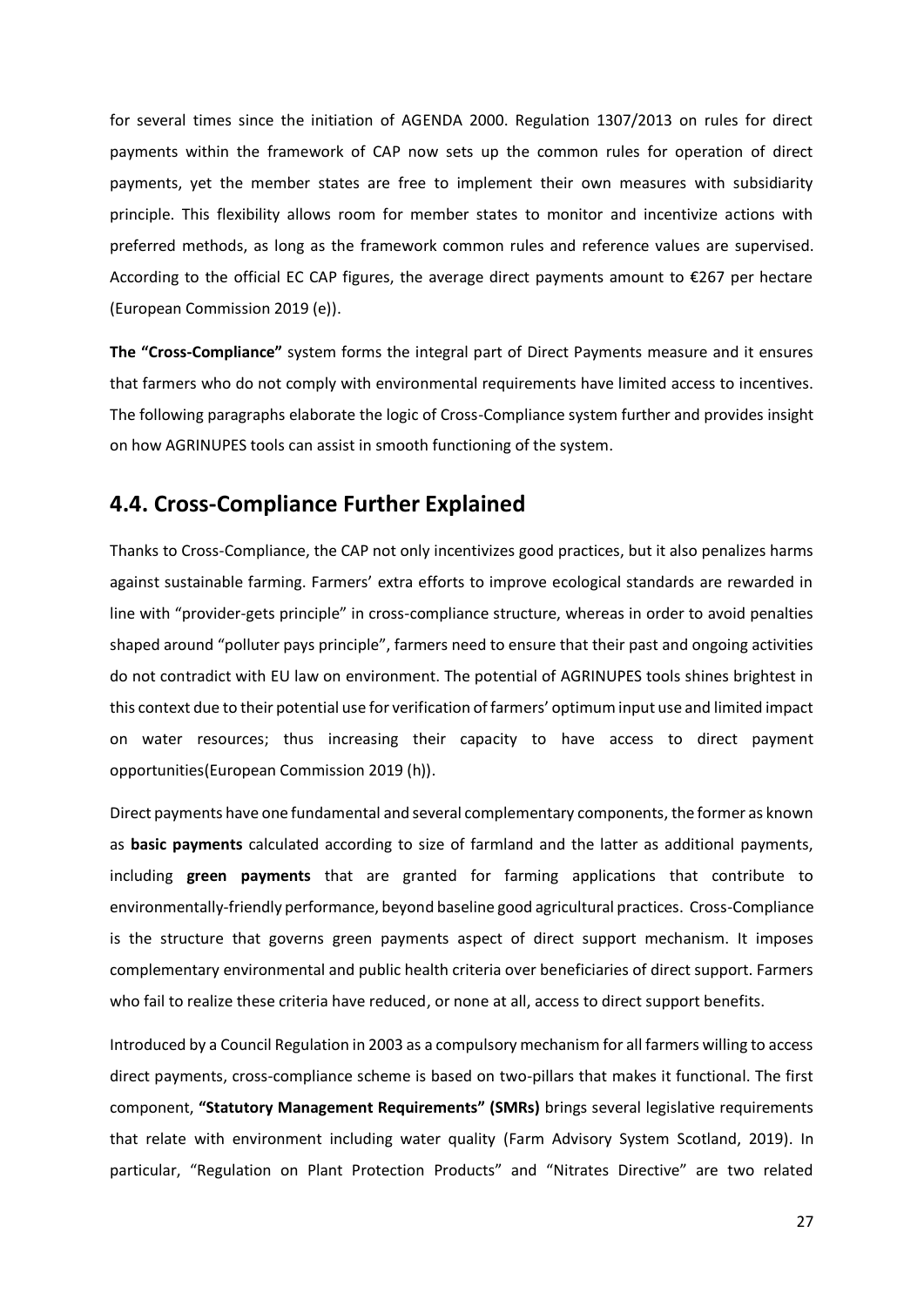regulations contributing to SMRs' water and soil protection aspects. Four out of 13 SMRs proposes measures that have direct impact on water and soil protection, which can be supported by AGRINUPES tools.

<span id="page-27-0"></span>

| Table 8. Statutory Management Requirements.                                     |                                                              |
|---------------------------------------------------------------------------------|--------------------------------------------------------------|
| <b>SMR Cross Compliance</b><br><b>Requirement Related</b><br>to AGRINUPES Tools | Subject                                                      |
| SMR <sub>1</sub>                                                                | Protection of water against pollution caused by nitrates     |
| SMR <sub>3</sub>                                                                | Conservation of Natural Habitats and of Wild Flora and Fauna |
| SMR <sub>4</sub>                                                                | Food and Feed Hygiene                                        |
| <b>SMR 10</b>                                                                   | <b>Plant Protection Products</b>                             |

The other component of cross-compliance requirements known as **"Good Agricultural and Environmental Conditions" (GAECs)** refers to certain standards, primarily related to keeping soil in good condition, but they also contain provisions on water management as well. GAECs, necessitate certain measures to be taken by farmers for receiving the CAP payments such as constructing buffer strips along water courses, formal authorization for using irrigation water and due diligence to prevent groundwater pollution due to agricultural practices.

<span id="page-27-1"></span>

| <b>Table 9.</b> Good Agricultural and Environmental Conditions. |                                                                         |
|-----------------------------------------------------------------|-------------------------------------------------------------------------|
| <b>GAECs Cross</b>                                              | Subject                                                                 |
| Compliance                                                      |                                                                         |
| <b>Requirement Related</b>                                      |                                                                         |
| to AGRINUPES Tools                                              |                                                                         |
| GAEC 1                                                          | Establishment of Buffer Strips along Watercourses                       |
| GAEC <sub>3</sub>                                               | Protection of Ground Water against Pollution                            |
| GAEC <sub>6</sub>                                               | Maintenance of Soil Organic Matter Levels through appropriate practices |

**Table 9.** Good Agricultural and Environmental Conditions.

Implementation of cross-compliance system with SMRs and GAECs is ensured by Member States. Member States reach this goal by doing legislative amendments, defining obligations, informing farmers, establishing and running a control system to perform sanctions in the case of non-compliance. Farmers willing to benefit from direct support have to apply for it by declaring the agricultural parcels they possess and proving that they comply with eligibility conditions. To check the eligibility of farmers is the responsibility of field inspectors authorized by IACS.

European Court of Auditors' special case study on integration of EU water policy objectives with the CAP reveals that cross-compliance system has increased farmers' awareness on water and input use (European Court of Auditors, 2014). But, the Court highlights the factors limiting the success as (a) inadequate coverage of water-related issues in cross-compliance structure, (b) partial approach to "polluter-pays principle" since the sanctions under cross-compliance are far from covering the actual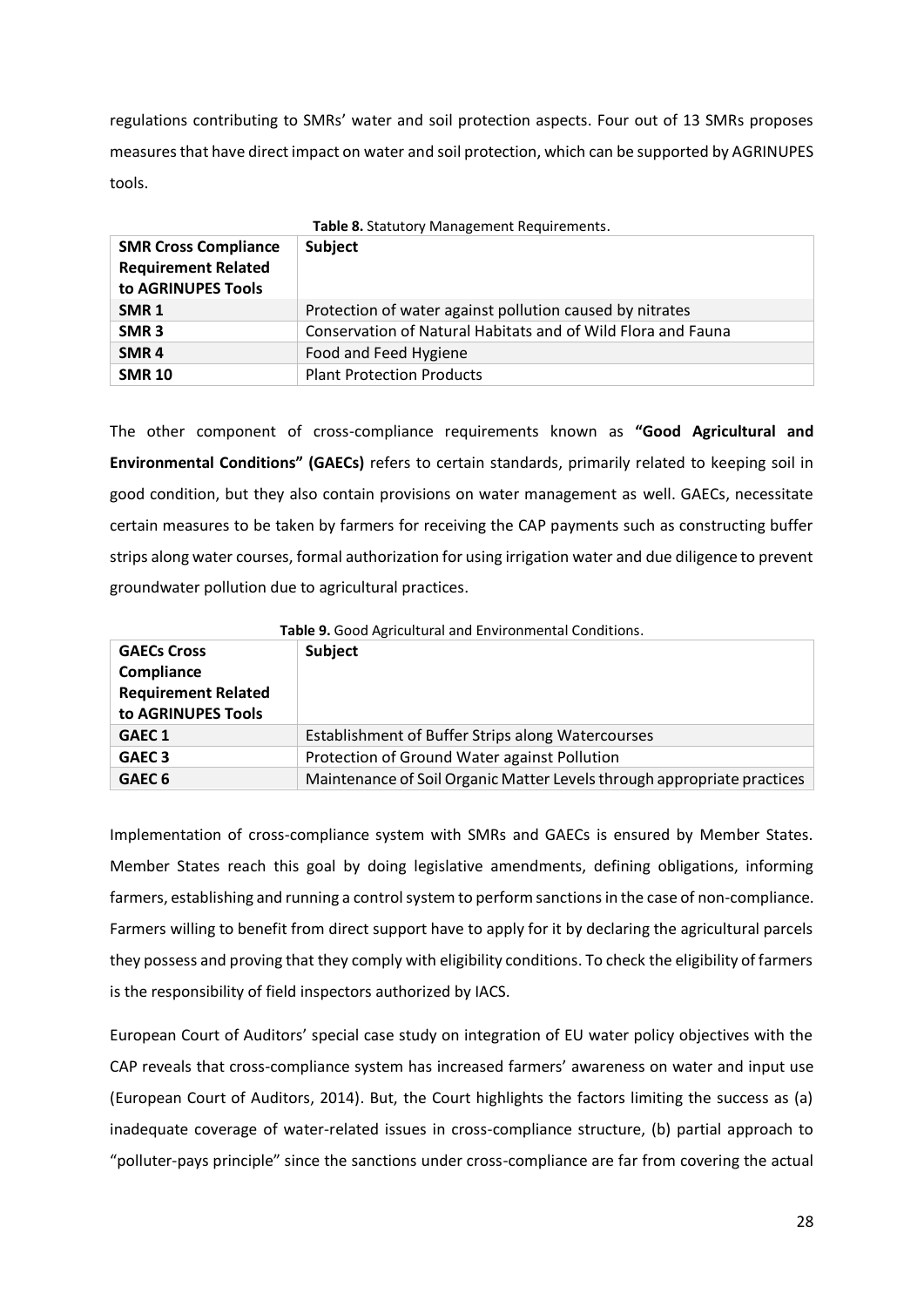costs of impact, and (c) Member States' inability to fully implement the mechanism such as buffer zones. Especially for the first limitation factor (a), the absence of provisions that limits the amount of phosphorus used and prevents excessive pesticide use on lands close to water bodies need to be addressed. During the Court audits, several breaches observed in fulfilment of cross-compliance requirements related to SMRs as well. Nitrate output higher than allowed limits, incomplete fertilizer records and inadequate storage conditions for manure are the most frequently detected failures under SMRs.

Cross-Compliance system is an essential component of direct payments and shapes farmers' behavior for adapting environmentally sound practices. Yet, there is another supplementary set of rules that completes direct payments system, which is known as **"Greening"** component.

# <span id="page-28-0"></span>**4.5. Greening of Direct Payments: How AGRINUPES Tools Can Contribute?**

Brought by the 2013 CAP reform, greening mechanism is the gateway for a more sustainable CAP. As a component of direct payments structure, greening payments constitute 30% of direct payments realization (European Commission 2019 (f)). Three sets of activities are defined under greening payments that farmers have to comply with in order to increase their incentive payments:

- Diversifying crop pattern in a given land to increase its resilience,
- Protecting the share of permanent grassland's in total farming area,
- Establishing 'ecological focus areas' to protect habitats within farm zones.

**Crop diversification criterion** entails farmers who own arable land from 10 to 30 ha of area to grow at least 2 different crops, with the condition that the main crop's coverage does not exceed 75% of the total area. For the arable lands larger than 30 ha, the minimum type of crops should be 3, and the coverage area of two crops should not exceed 95%.

According to **permanent grasslands criterion**, the coverage area of environmentally sensitive permanent grasslands designated according to Natura 2000 shall not be lower than 5% compared to the reference year.

**Ecological focus area criterion** on preserving ecological areas is the most appropriate field for using AGRINUPES pesticide bio-sensors. Farmers who farm a land exceeding 15 ha and are willing to benefit from greening incentives under this criterion must reserve a minimum of 5% of their land for ecological focus areas. According to Regulation (EU) No 1307/2013 establishing rules for direct payments to farmers, one of the criteria to meet the ecological focus area requirement is not to use any mineral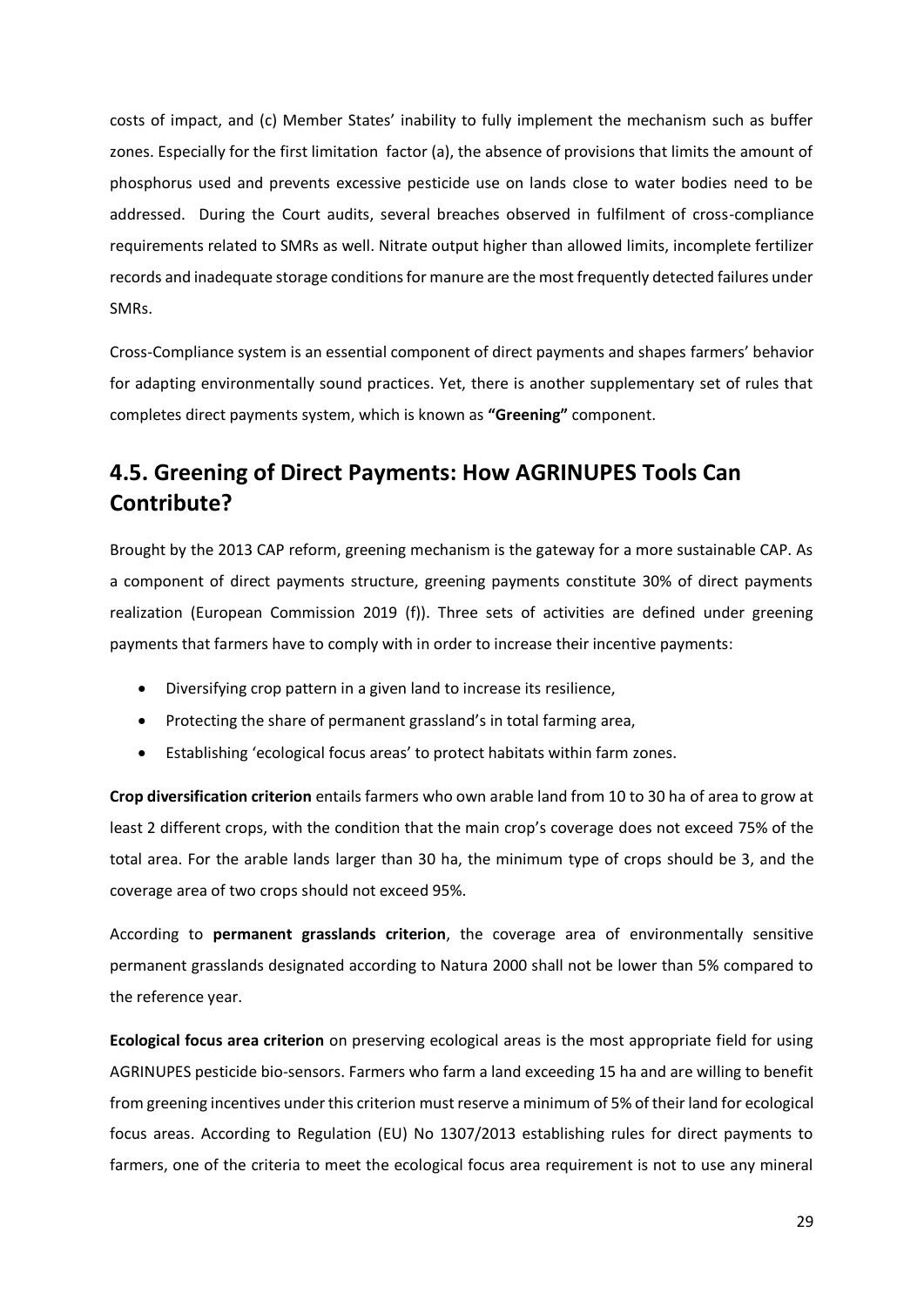fertilizers and/or plant protection products in the designated area (Art 46.2.g). Biosensors have great potential to be used by IACS's field inspectors to check whether PPP residues are channelled into water bodies.

<span id="page-29-0"></span>**Table 10.** EU Regulations Related to Greening of CAP (European Commission, 2019 ((f)).

Greening is based on the following EU regulations;

- Regulation (EU) No 1307/2013 on direct payments under the CAP (the basic 'horizontal' regulation), in conjunction with
	- o Delegated Regulation (EU) No 639/2014 on direct payments under the **CAP**
	- o Implementing Regulation (EU) No 641/2014 on direct payments under the CAP
- Regulation (EU) No 1306/2013 on financing, managing & monitoring the CAP in conjunction with
	- o Delegated Regulation (EU) No 640/2014 on the integrated administration & control scheme
	- o Implementing Regulation (EU) No 809/2014 on the integrated administration & control system

Although these three criteria are considered as the regular means for validating greening activities, the member states are also free to adapt alternative measures as known as **"equivalent practices",** provided that they are based on national RDPs and certification schemes. For instance, the Annex 9 of Regulation (EU) No 1307/2013 indicates that member states may consider measures for pesticide restrictions and fertilizer regime applications as equivalent to maintenance of permanent grassland. Annex 9 also indicates that "keeping arable peaty under grass without using fertilizers and plant protection products" is an equivalent action for ecological focus area application. Thus it gives flexibility for farmers to choose the most appropriate greening method among a basket of options. This flexibility also indicates that AGRINUPES tools have greater potential –yet to be explored- as means of verification for cross-compliance and greening requirements.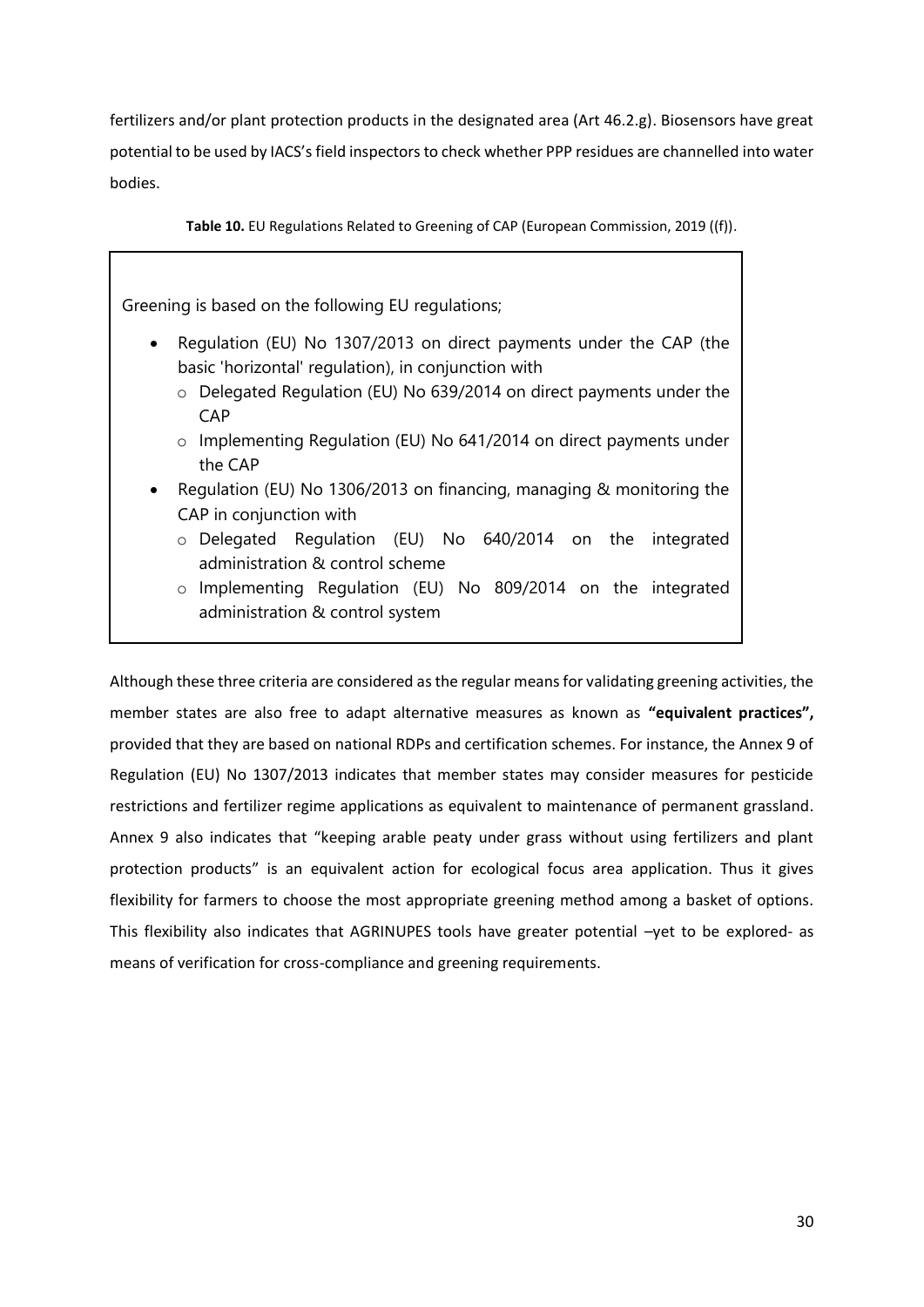### <span id="page-30-0"></span>**5. REFERENCES**

1. Álvarez-Martín, A., Hilton, S. L., Bending, G. D., Rodríguez-Cruz, M. S., & Sánchez-Martín, M. J. "Changes in activity and structure of the soil microbial community after application of azoxystrobin or pirimicarb and an organic amendment to an agricultural soil." *Applied Soil Ecology*, 106 (2016), 47-57. doi:10.1016/j.apsoil.2016.05.005.

2. Centner, T.J., & Keeler, A.G. "The adoption of best management practices to reduce agricultural water contamination." *Limnologica* 29 (1999) (3):366-373. https://core.ac.uk/download/pdf/82538516.pdf

3. Cicero, N., Naccari, C., Cammilleri, G., Giangrosso, G., Cicero, A., Gervasi, T., Ferrantelli, V. "Monitoring of neonicotinoid pesticides in beekeeping." *Natural Product Research,* 31(11). (2017): 1258-1262. doi:10.1080/14786419.2016.1236101

4. European Commission. 2013. "Agricultural Policy Perspectives Brief, No:5/December 2013. Overview of CAP Reform 2014-2020." Last modified April 12, 2019. [https://ec.europa.eu/agriculture/sites/agriculture/files/policy-perspectives/policy-briefs/05\\_en.pdf](https://ec.europa.eu/agriculture/sites/agriculture/files/policy-perspectives/policy-briefs/05_en.pdf)

5. European Commission. 2017. "Report From the Commıssıon to the European Parlıament and The Councıl on Member State National Action Plans and on Progress n the mplementation of Directive 2009/128/Ec on The Sustainable Use of Pesticides. Brussels, COM(2017) 587 final." Last modified April 12, 2019.

[http://www.europarl.europa.eu/RegData/etudes/STUD/2018/627113/EPRS\\_STU\(2018\)627113\\_EN.p](http://www.europarl.europa.eu/RegData/etudes/STUD/2018/627113/EPRS_STU(2018)627113_EN.pdf) [df](http://www.europarl.europa.eu/RegData/etudes/STUD/2018/627113/EPRS_STU(2018)627113_EN.pdf)

6. European Commission. 2017 (a). "Directorate General Health and Food Safety. Overview Report: Sustainable Use of Pesticides." Last modified April 12, 2019. doi: 10.2875/846869.

7. European Commission. 2017 (b). "Thematic Issue: Agri-envronment schemes: Impacts on the agricultural environment." June 2017, Issue 57. Last modified April 12, 2019.

8. European Commission. 2019. "Neonicotinoids." Last modified April 12, 2019. [https://ec.europa.eu/food/plant/pesticides/approval\\_active\\_substances/approval\\_renewal/neonico](https://ec.europa.eu/food/plant/pesticides/approval_active_substances/approval_renewal/neonicotinoids_en) tinoids en

9. European Commission. 2019 (a). "Farm Advisory System." Last modified April 12, 2019. [https://ec.europa.eu/agriculture/direct-support/cross-compliance/farm-advisory-system\\_en](https://ec.europa.eu/agriculture/direct-support/cross-compliance/farm-advisory-system_en)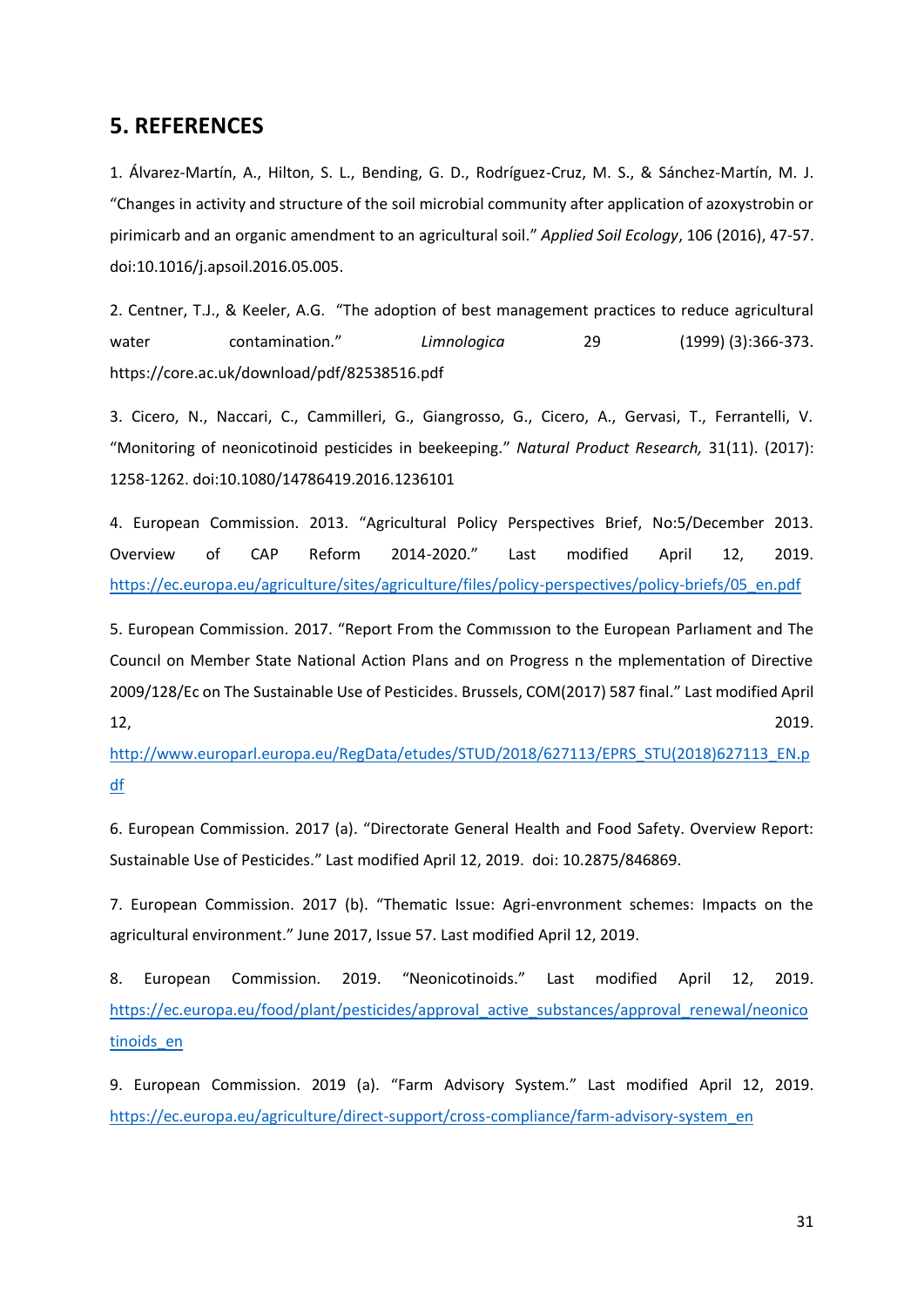10. European Commission. 2019 (b). "Integrated Administration and Control System (IACS)." Last modified April 12, 2019. [https://ec.europa.eu/agriculture/direct-support/iacs\\_en](https://ec.europa.eu/agriculture/direct-support/iacs_en)

11. European Commission. 2019 (c). "Agriculture and the environment: Introduction." Last modified April 12, 2019. [https://ec.europa.eu/agriculture/envir\\_en](https://ec.europa.eu/agriculture/envir_en)

12. European Commission. 2019 (d). "The CAP: Investing in Rural Europe." Last modified April 12, 2019. [https://ec.europa.eu/agriculture/sites/agriculture/files/rural-development-2014-2020/country](https://ec.europa.eu/agriculture/sites/agriculture/files/rural-development-2014-2020/country-files/common/rdp-factsheet_en.pdf)[files/common/rdp-factsheet\\_en.pdf](https://ec.europa.eu/agriculture/sites/agriculture/files/rural-development-2014-2020/country-files/common/rdp-factsheet_en.pdf)

13. European Commission. 2019 (e). "Direct Payments." Last modified April 12, 2019. [https://ec.europa.eu/agriculture/direct-support/direct-payments\\_en](https://ec.europa.eu/agriculture/direct-support/direct-payments_en)

14. European Commission. 2019 (f). "Greening." Last modified April 12, 2019. [https://ec.europa.eu/agriculture/direct-support/greening\\_en](https://ec.europa.eu/agriculture/direct-support/greening_en)

15. European Commission. 2019 (g) "The Common Agriculcural Policy at a Glance" Last modified July 23, 2019. [https://ec.europa.eu/info/food-farming-fisheries/key-policies/common-agricultural](https://ec.europa.eu/info/food-farming-fisheries/key-policies/common-agricultural-policy/cap-glance_en)[policy/cap-glance\\_en](https://ec.europa.eu/info/food-farming-fisheries/key-policies/common-agricultural-policy/cap-glance_en)16. European Commission. 2019 (h) "Income Support Explained" Last modified July 23, 2019. https://ec.europa.eu/info/food-farming-fisheries/key-policies/common-agriculturalpolicy/income-support/income-support-explained

17. European Council. "Council Strategy on Environmental Integration and Sustainable Development In The Common Agricultural Policy Established By The Agricultural Council." Last modified April 12, 2019. [https://www.consilium.europa.eu/ueDocs/cms\\_Data/docs/pressdata/en/misc/13078.en9.htm](https://www.consilium.europa.eu/ueDocs/cms_Data/docs/pressdata/en/misc/13078.en9.htm)

18. European Environment Agency. 2018. "European waters - Assessment of status and pressures." Last modified April 12 2019. [https://www.eea.europa.eu/publications/state-](https://www.eea.europa.eu/publications/state-%09of-water) of-water

19. EPA-United States Environmental Protection Agency. 2017. "Aquatic life benchmarks and ecological risk assessments for registered pesticides." Last modified April 12, 2019. [https://www.epa.gov/pesticide-science-and-assessing-pesticide-risks/aquatic-life-benchmarks-and](https://www.epa.gov/pesticide-science-and-assessing-pesticide-risks/aquatic-life-benchmarks-and-ecological-risk)[ecological-risk](https://www.epa.gov/pesticide-science-and-assessing-pesticide-risks/aquatic-life-benchmarks-and-ecological-risk)

20. EPPO-European and Mediterranean Plant Protection Organization). "Eppo Standards-PP Good Plant Protection Practice." Last modified April 12, 2019. [https://www.eppo.int/RESOURCES/eppo\\_standards/pp2\\_gpp](https://www.eppo.int/RESOURCES/eppo_standards/pp2_gpp)

21. European Court of Auditors. 2014. "Special Report: Integration of EU water Policy objectives with the CAP: a partial success." Last modified April 12, 2019. [https://www.eca.europa.eu/Lists/ECADocuments/SR14\\_04/SR14\\_04\\_EN.pdf](https://www.eca.europa.eu/Lists/ECADocuments/SR14_04/SR14_04_EN.pdf)

32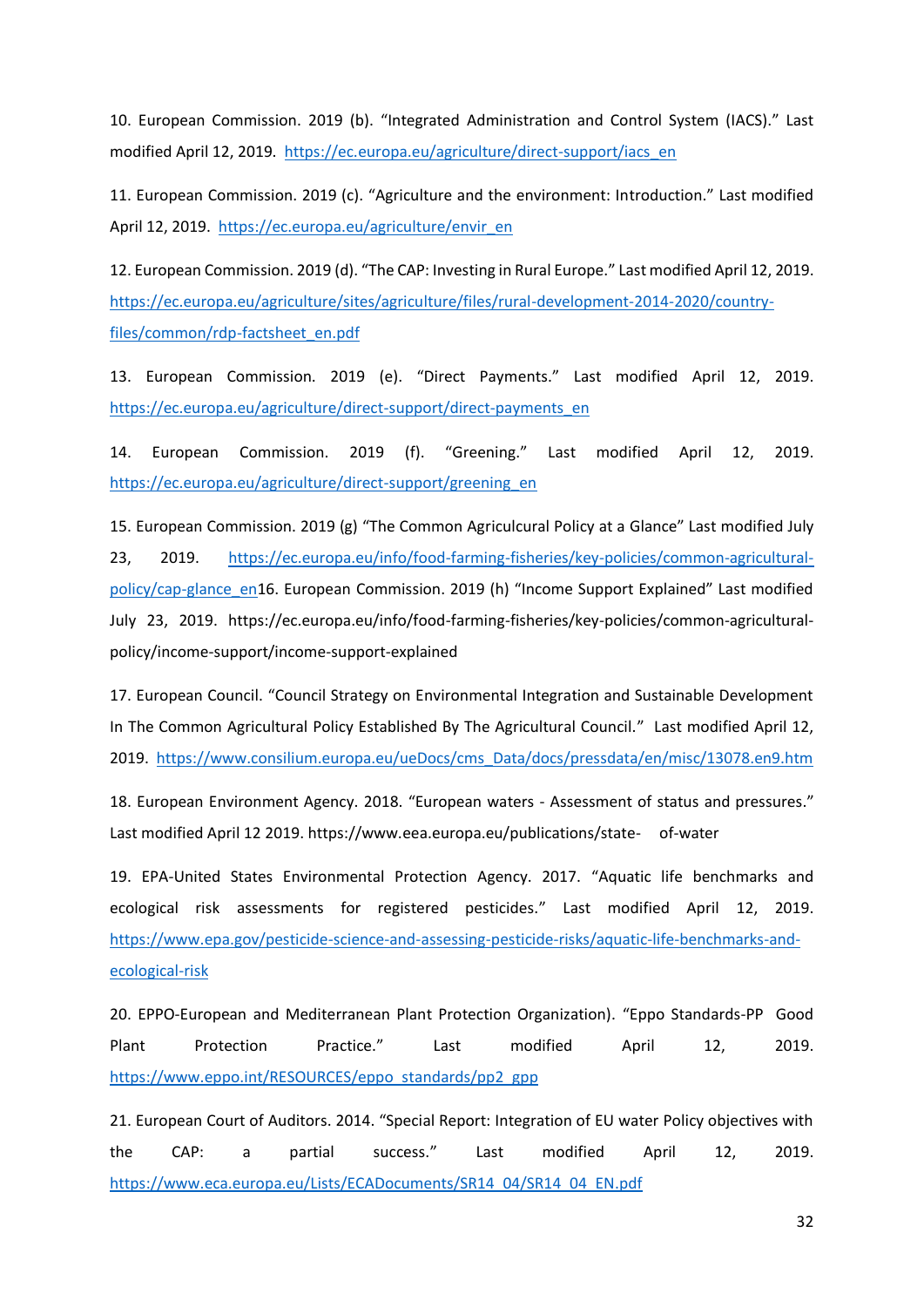22. EUROSTAT. "Agri-Environmental Indicators." Last modified April 12, 2019. <https://ec.europa.eu/eurostat/web/agriculture/agri-environmental-indicators>

23. EUROSTAT. 2013. "Farm Structure Survey 2013-Main Results." Last modified April 12, 2019. [https://ec.europa.eu/eurostat/statistics-explained/index.php/Farm\\_structure\\_survey\\_2013\\_-](https://ec.europa.eu/eurostat/statistics-explained/index.php/Farm_structure_survey_2013_-_main_results) [\\_main\\_results](https://ec.europa.eu/eurostat/statistics-explained/index.php/Farm_structure_survey_2013_-_main_results)

24. EUROSTAT. 2015. "Fertiliser consumption and nutrient balance statistics". Last modified July 23, 2019. [https://ec.europa.eu/eurostat/statistics-](https://ec.europa.eu/eurostat/statistics-explained/index.php/Archive:Fertiliser_consumption_and_nutrient_balance_statistics#Fertilisers_consumption)

[explained/index.php/Archive:Fertiliser\\_consumption\\_and\\_nutrient\\_balance\\_statistics#Fertilisers\\_co](https://ec.europa.eu/eurostat/statistics-explained/index.php/Archive:Fertiliser_consumption_and_nutrient_balance_statistics#Fertilisers_consumption) [nsumption](https://ec.europa.eu/eurostat/statistics-explained/index.php/Archive:Fertiliser_consumption_and_nutrient_balance_statistics#Fertilisers_consumption)

25. EUROSTAT. 2018 (a). "Sales of pesticides in the EU" Last modified April 12, 2019. <https://ec.europa.eu/eurostat/web/products-eurostat-news/-/DDN-20181015-1>

26. EUROSTAT. 2018 (b). "Archive: Agri-environmental indicator - pesticide pollution of water." Last modified April 12, 2019. [https://ec.europa.eu/eurostat/statistics-explained/index.php/Archive:Agri](https://ec.europa.eu/eurostat/statistics-explained/index.php/Archive:Agri-environmental_indicator_-_pesticide_pollution_of_water)environmental\_indicator - pesticide\_pollution\_of\_water

27. European Parliament. 2018. "Towards a post-2020 Common Agricultural Policy." Last modified April 12, 2019. [http://www.europarl.europa.eu/factsheets/en/sheet/113/towards-a-post-2020](http://www.europarl.europa.eu/factsheets/en/sheet/113/towards-a-post-2020-common-agricultural-policy) [common-agricultural-policy](http://www.europarl.europa.eu/factsheets/en/sheet/113/towards-a-post-2020-common-agricultural-policy)

28. FAO. 2010. "Agriculture and water quality interactions: a global overview SOLAW Background Thematic Report TR08, Rome." Last modified April 12, 2019.<http://www.fao.org/3/a-bl092e.pdf>

29. FAO. 2017. "Water for Sustainable Food and Agriculture: A report produced for the G20 Presidency of Germany.". Last modified April 12, 2019[. http://www.fao.org/3/a-i7959e.pdf](http://www.fao.org/3/a-i7959e.pdf)

30. FAO and IWMI. 2018. "More people, more food, worse water? A global review of water pollution from agriculture" Last modified April 12, 2019.<http://www.fao.org/3/CA0146EN/ca0146en.pdf>

31. FAOSTAT. 2019. "Pesticides Use." Last modified April 12, 2019. <http://www.fao.org/faostat/en/#data/RP/visualize>

32. Farm Advisory System Scotland. "Statutory Management Requirements (SMRs)" Last modified April 12, 2019. <https://www.fas.scot/publication/statutory-management-requirements-smrs/>

33. Feltham, H., Park, K., Goulson, D.. "Field realistic doses of pesticide imidacloprid reduce bumblebee pollen foraging efficiency." *Ecotoxicology, 23*, (2014): 317-323. doi:10.1007/s10646-014-1189-7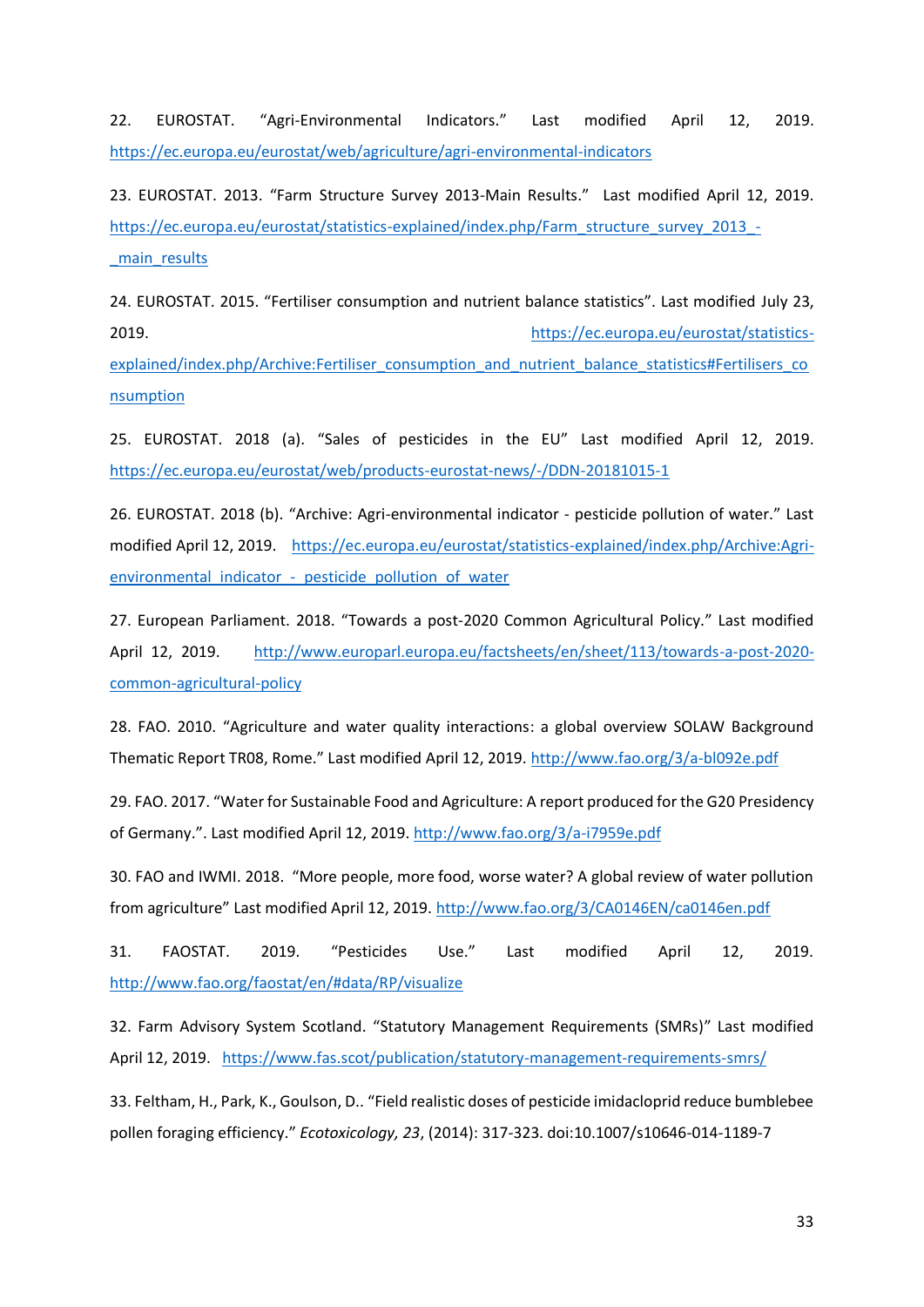34. Fossen, M. "Environmental fate of imidacloprid." (2006). <https://www.cdpr.ca.gov/docs/emon/pubs/fatememo/Imidclprdfate2.pdf>

35. Greenpeace. 2018. "Başardık, arılara zarar veren üç pestisit yasaklandı." Last modified April 12, 2019. [http://www.greenpeace.org/turkey/tr/news/blog/mavi-gezegen/basardik-arilara-zarar-veren](http://www.greenpeace.org/turkey/tr/news/blog/mavi-gezegen/basardik-arilara-zarar-veren-pestisitler-yasaklandi-181224/blog/62076/)[pestisitler-yasaklandi-181224/blog/62076/](http://www.greenpeace.org/turkey/tr/news/blog/mavi-gezegen/basardik-arilara-zarar-veren-pestisitler-yasaklandi-181224/blog/62076/)

36. Guler, G.O, Cakmak Y.S., Dagli Z., Aktumsek,A., Ozparlak, H.. "Organochlorine pesticide residues in wheat from Konya region, Turkey." *Food and Chemical Toxicology, 48*, (2010):1218–1221. doi:10.1016/j.fct.2010.02.013

37. He, C., Lay, S., Yu, H., & Shen, S. "Synthesis and application of selective adsorbent for pirimicarb pesticides in aqueous media using allyl‐β‐cyclodextrin based binary functional monomers." *Journal of the Science of Food and Agriculture, 98*(6), (2018): 2089-2097. doi:10.1002/jsfa.8690

38. Johnson, J. D. & Pettis, J. S. "A survey of imidacloprid levels in water sources potentially frequented by honeybees (Apis mellifera) in the eastern USA." *Water Air Soil Pollution*, 225(11). (2014). doi: 10.1007/s11270-014-2127-2

39. Kreuger, J.; Jonsson, O.; Löfkvist, K.; Hansson, T.; Boström, G.; Gutfreund, C.; Lindström, B.; Gönczi, M. "Screening av växtskyddsmedel i vattendrag som avvattnar växthusområden i södra Sverige 2017- 2018", CKB rapport 2019:1, Centre for Chemical Pesticides, Swedish University of Agricultural Science, Uppsala 2019.

40. Lawniczak, A. E., Zbierska, J., Nowak, B., Achtenberg, K., Grześkowiak, A., & Kanas, K. "Impact of agriculture and land use on nitrate contamination in groundwater and running waters in central-west Poland." *Environmental monitoring and assessment*, 188(3), (2016): 172. doi:10.1007/s10661-016- 5167-9

41. Liu, W., Zheng, W., Ma, Y., Liu K.K. "Sorption and Degradation of Imidacloprid in Soil and Water." *Journal of Environmental Science and Health Part B*, 41. (2006)623–634. https://www.researchgate.net/publication/6999116\_Sorption\_and\_Degradation\_of\_Imidacloprid\_in \_Soil\_and\_Water

42. Morris, B L, Lawrence, A R L, Chilton, P J C, Adams, B, Calow R C and Klinck, B A. "Groundwater and its Susceptibility to Degradation: A Global Assessment of the Problem and Options for Management." *Early Warning and Assessment Report Series*, RS. 03-3. (2003).

43. Mustapha, A. Usman, G. "Sources and Pathway of Environmental Pollutants into Surface Water Resources: A Review." *Journal of Environments* Vol. 1, No. 2, (2014): 54-59.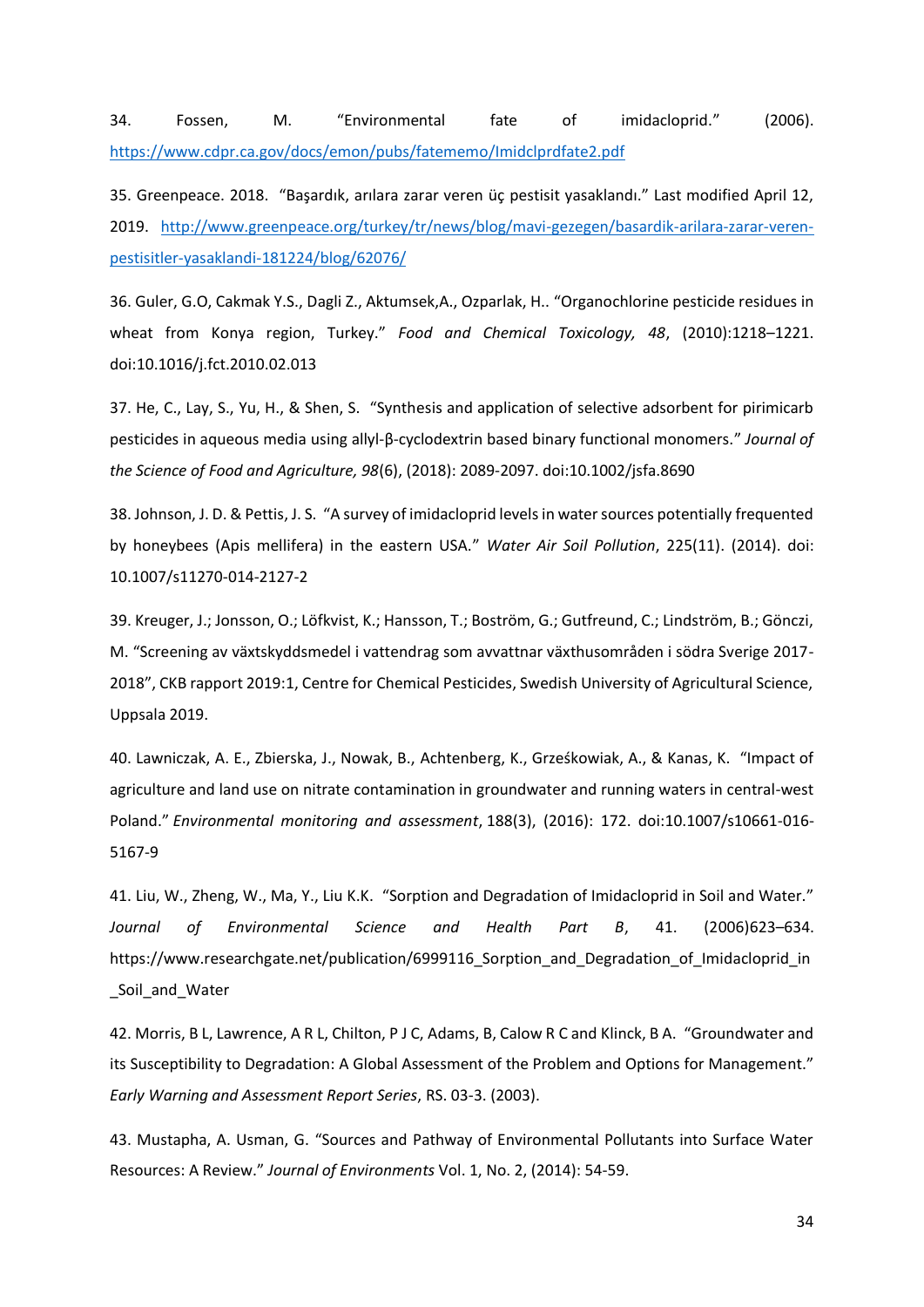44. Natale, G., Vera-Candioti, J., de Arcaute, C., Soloneski, S., Larramendy, M., & Ronco, A. "Lethal and sublethal effects of the pirimicarb-based formulation aficida (R) on boana pulchella (dumeril and bibron, 1841) tadpoles (anura, hylidae)." *Ecotoxicology and Environmental Safety, 147*, (2018): 471- 479. doi:10.1016/j.ecoenv.2017.09.007

45. National Pesticide Information Center (NPIC). 2010. "Imidacloprid Technical Fact Sheet." Last modified April 12, 2019.<http://npic.orst.edu/factsheets/archive/imidacloprid.html>

46. National Research Council (NRC). 1993. "Soil and Water Quality: An Agenda for Agriculture." *Washington, DC: The National Academies* Press. https://doi.org/10.17226/2132.

47. Nutrient Management. 2019. "What is Nutrient management?" Last modified April 12, 2019. <https://www.nutrientmanagement.ca/about/what-is-nutrient-management/>

48. Payraudeau, G. "Modelling pesticides transfer to surface water at the catchment scale: a multicriteria analysis. Agronomy for Sustainable Development.." *Springer Verlag/EDP Sciences/INRA, 32 (2)*, (2012):479-500.

49. PPDB-Pesticide Properties DataBase. 2019. Last modified April 12, 2019[.https://sitem.herts.ac.uk/aeru/ppdb/en/Reports/530.htm](https://sitem.herts.ac.uk/aeru/ppdb/en/Reports/530.htm)

50. Regulation (EU) No 1307/2013 of the European Parliament and of the Council of 17 December 2013 establishing rules for direct payments to farmers under support schemes within the framework of the common agricultural policy and repealing Council Regulation (EC) No 637/2008 and Council Regulation (EC) No 73/2009 Last modified April 12, 2019. [https://eur-lex.europa.eu/legal](https://eur-lex.europa.eu/legal-content/EN/TXT/?qid=1436267634754&uri=CELEX:32013R1307)[content/EN/TXT/?qid=1436267634754&uri=CELEX:32013R1307](https://eur-lex.europa.eu/legal-content/EN/TXT/?qid=1436267634754&uri=CELEX:32013R1307)

51. Ritter, L., Solomon, K. Sibley P., Hall K., Keen P., Mattu, G. Linton B. "Sources, Pathways, and Relative Risks of contaminants in surface water and Groundwater: A perspective prepared for the walkerton inquiry." Journal of Toxicology and Environmental Health, Part A, 65. (2002):1-142.

52. Solomon, G., Ogunseitan, O.A. and Kirsch, J. "Pesticides and Human Health: A Resource for Healthcare Professionals." *Physicians for Social Responsibility and Californians for Pesticide Reform.* (2000).

53. Sordo-Ward, A.; Granados, I.; Iglesias, A.; Garrote, L. "Blue Water in Europe: Estimates of Current and Future Availability and Analysis of Uncertainty Water" , 11, (2019): 420.

54. Struger, J., Grabuski, J., Cagampan, S., Sverko, E., Marvin, C."Occurrence and distribution of carbamate pesticides and metalaxyl in Southern Ontario surface waters 2007–2010." *Bull Environ Contam Toxicol, 96*, (2016): 423–431. doi:10.1007/s00128-015-1719-x